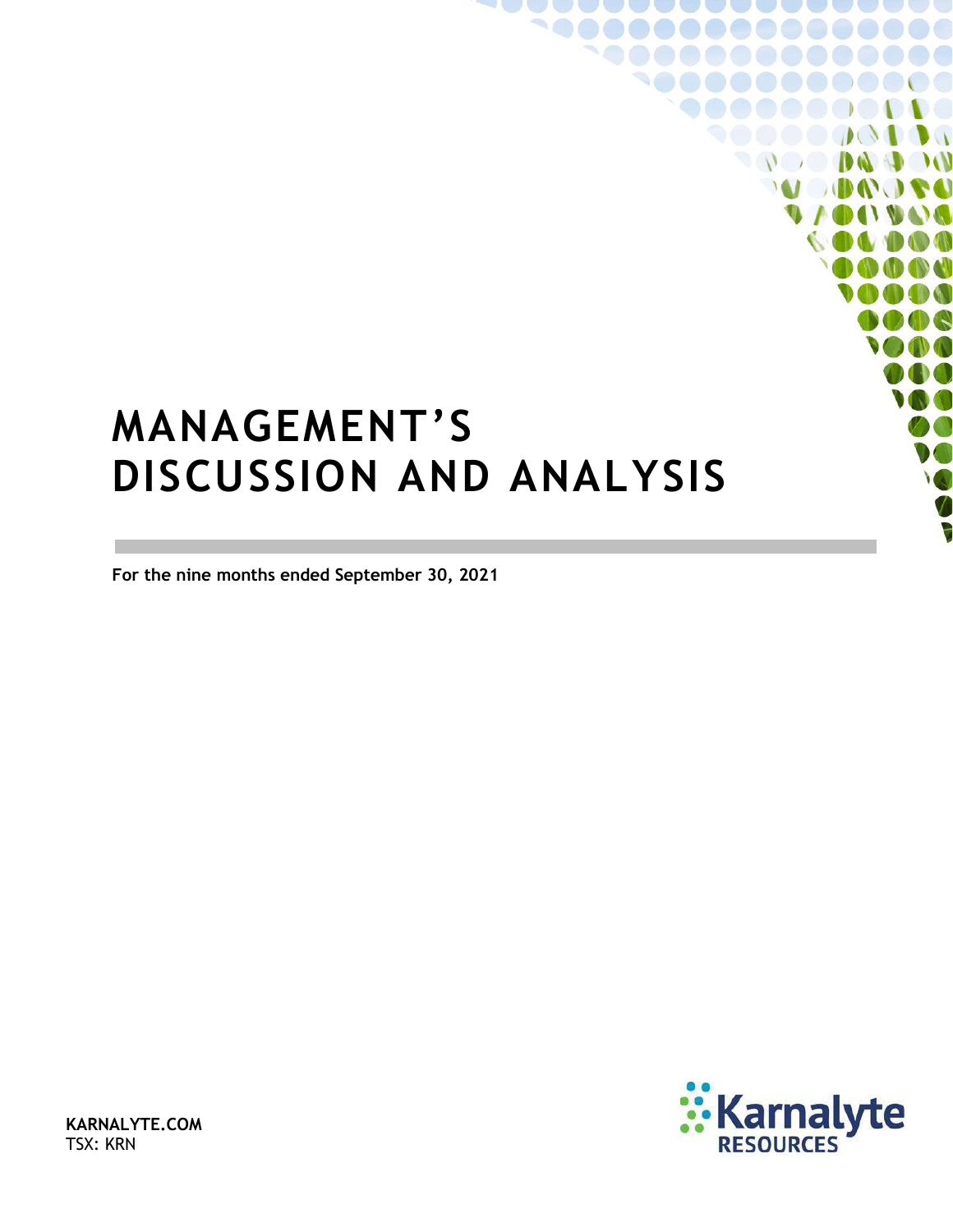## **TABLE OF CONTENTS**

1000000000000 **900000000000** 9000000000 **DO DO DO POO MODUOL** 

00000 10000  $0000$ TOOO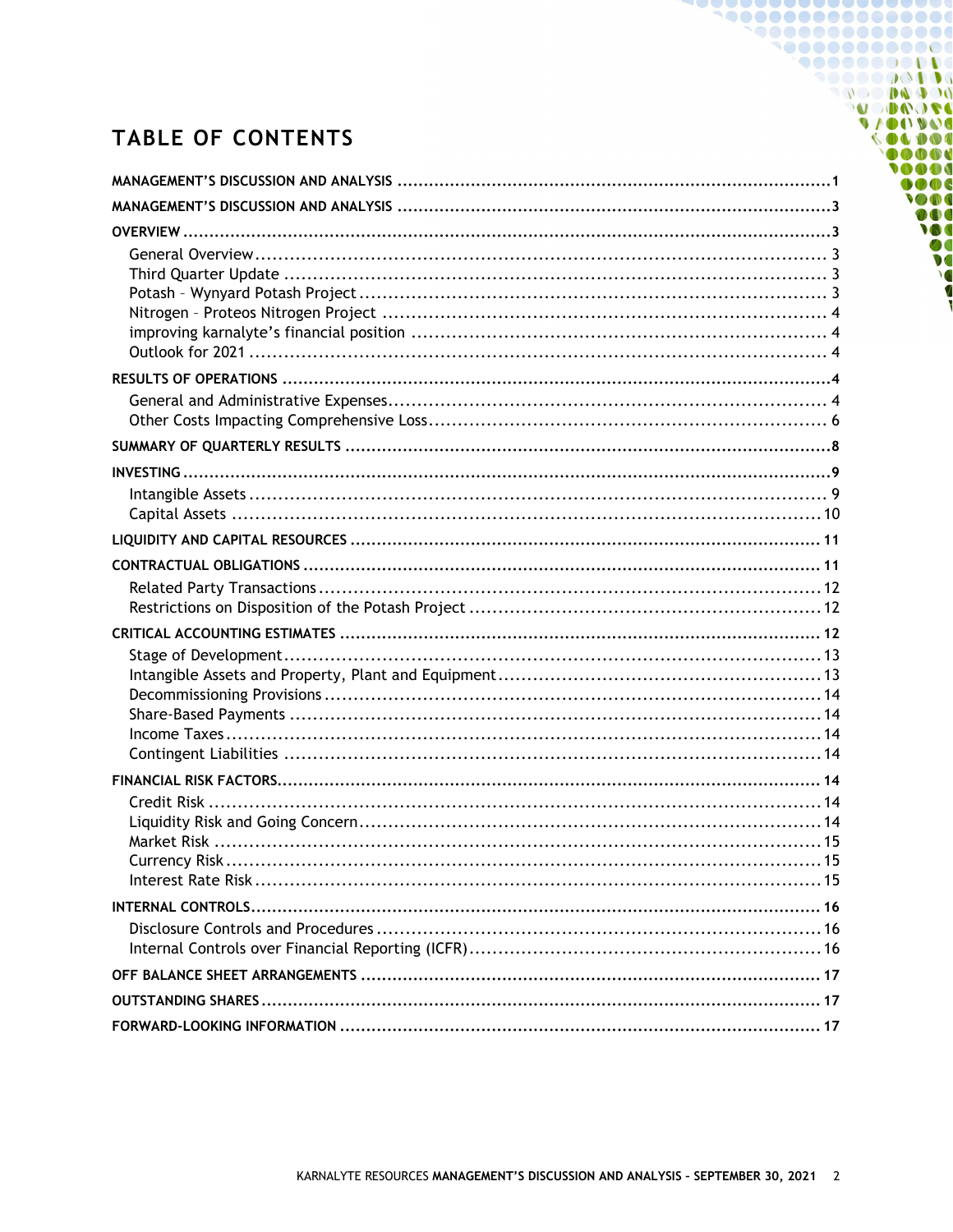### <span id="page-2-0"></span>**MANAGEMENT'S DISCUSSION AND ANALYSIS**

This Management's Discussion and Analysis (**"MD&A")** is intended to provide a summary of the operational and financial results of Karnalyte Resources Inc. (**"Karnalyte"** or the **"Company")** for the nine months ended September 30, 2021 and 2020. This MD&A should be read in conjunction with the condensed unaudited interim financial statements of the Company and the related notes thereto for the nine months ended September 30, 2021. This commentary is dated November 10, 2021. The financial statements have been prepared in accordance with International Accounting Standard 34, Interim Financial Statements and should be read in conjunction with the year-end December 31, 2020 audited financial statements. These documents, the Annual Information Form dated March 19, 2021, and additional information about the Company are available on SEDAR at www.sedar.com. Some of the statements made herein contain forwardlooking information and accordingly please refer to the "Forward-Looking Information" section at the end of the MD&A.

**`@@@@@@@@@@@@@@** 1000000000000 **90000000000** ◥◓◓◓◓◓◶◔▮◑◑ **OC DE DO DO MODO DE VAOOVOO**  $\bullet \bullet \bullet \bullet \bullet \bullet$  $0000$ 0000  $\bullet$   $\bullet$   $\bullet$ **SOO** DOO **M**  $\boldsymbol{v}$  $\bullet$ 

### <span id="page-2-1"></span>**OVERVIEW**

### <span id="page-2-2"></span>**GENERAL OVERVIEW**

Karnalyte was incorporated under the Business Corporations Act (Alberta) on November 16, 2007 and is a Saskatchewan-headquartered company focused on the development of potash and magnesium operations in Saskatchewan. The Company's potash project in Wynyard, Saskatchewan (the **"Wynyard Potash Project"**) is a proposed 2.125 million tonnes per year (**"TPY")** potash mine utilizing conventional solution mining methods for potash production. The Company proposes to develop the Wynyard Potash Project in three phases using a modular approach, with a first phase **("Phase I"**) consisting of a potash production facility capable of producing 625,000 TPY of potash, increasing to 1,375,000 TPY of potash in the second phase, and ultimately to 2,125,000 TPY of potash in the third phase.

### <span id="page-2-3"></span>**THIRD QUARTER UPDATE**

During the third quarter of 2021, the Company continued to assess the recommendations of the strategic review that was prepared by MNP LLP (the "**Strategic Review Report**" or "**Report**") and continued efforts to seek out and attract investment and strategic partners to produce and deliver this high-quality potash project to North American and global markets. Discussions continued with potential partners for both Potash and Nitrogen projects. And management continued to take steps to improve the Company's financial position and continued to investigate alternative sources of funding.

#### <span id="page-2-4"></span>**POTASH – WYNYARD POTASH PROJECT**

The market conditions for potash have continued to improve over the course of the third quarter with prices up over 20% since last quarter and up over 150% since the prior year. Price increases are in part the result of the continued tightening of global potash supplies experienced as a result of sanctions imposed on Belarus in June and August 2021, production curtailments by some major producers and new project delays. This along with strong fertilizer affordability amongst growers has driven prices up. Saskatchewan potash marketer Canpotex has already announced that they are sold out for the remainder of 2021 and there are reports that China, who typically maintain minimum potash reserves are drawing on these to maintain supplies.

These positive developments in market conditions for potash along with the recommendations in the Strategic Review Report and in support of continuing efforts to seek out and attract investment and strategic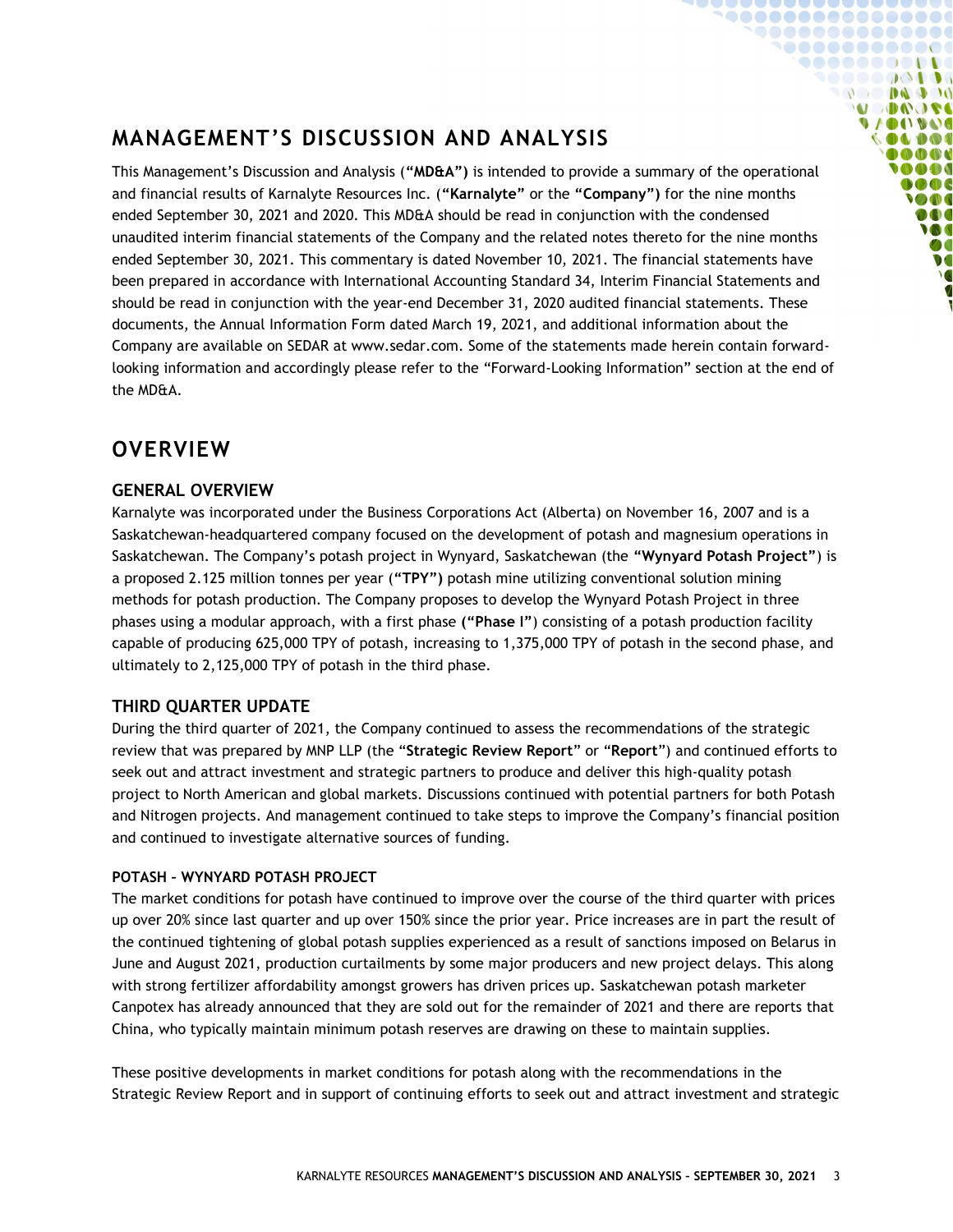partners have led the Company to a decision to update its 43-101 technical report to update, amongst other things, the following:

**..............** <u>\aaaaaaaaaaa</u> **..........** . . . . . . . . . . . **DO DAD DO NOONOL DIANT IDAY DADO** 000**0** 0000  $000$  $\bigcirc$  then DOO M

- Update of capital cost summaries;
- Update of operating cost summaries;
- Review and apply Karnalyte's internal cost saving studies, and
- Update market and economic analysis.

The Company is in the process of soliciting proposals for this project.

In addition to the above technical work, the Company plans to engage in specific marketing support in its effort to attract a strategic partner.

#### <span id="page-3-0"></span>**NITROGEN – PROTEOS NITROGEN PROJECT**

There have been no developments for the nitrogen project during the quarter. Management continues to assess interest in an offtake agreement and capital investment.

#### <span id="page-3-1"></span>**IMPROVING KARNALYTE'S FINANCIAL POSITION**

During the quarter, Management continued to transition Karnalyte to a low-cost operation by downsizing its corporate headquarters resulting in a move to a virtual corporate office model. Management also began the divestment of certain assets not essential to the Potash Project and implementing other measures to cut general and administration expenses. Management also took steps to investigate alternative sources of funding. This investigation continues.

#### <span id="page-3-2"></span>**OUTLOOK FOR 2021**

During the balance of 2021, the Company will continue discussions with potential strategic partners and investigate alternative sources of funding. The Company will also continue to assess whether the further divestment of assets is appropriate in order to extend the operational runway. The Company plans to engage and begin work on the update to its technical report and engage in a focused marketing campaign to attract a strategic investor. The Company will also continue to implement cost saving measures in order to preserve the Company's available cash.

### <span id="page-3-3"></span>**RESULTS OF OPERATIONS**

### <span id="page-3-4"></span>**GENERAL AND ADMINISTRATIVE EXPENSES**

General and administrative (**"G&A"**) costs for the nine-month period ended September 30, 2021 amounted to \$1,387,000 which is an increase of \$20,000 from the comparative 2020 amount.

The key components of the G&A costs are as follows:

|                              |      | <b>G&amp;A Expenditures</b><br>(CAD \$ thousands) |      |                            |  |  |
|------------------------------|------|---------------------------------------------------|------|----------------------------|--|--|
|                              |      | Three months ended Sept 30,                       |      | Nine months ended Sept 30, |  |  |
|                              | 2021 | 2020                                              | 2021 | 2020                       |  |  |
| Salaries, wages and benefits | 64   | 85                                                | 234  | 249                        |  |  |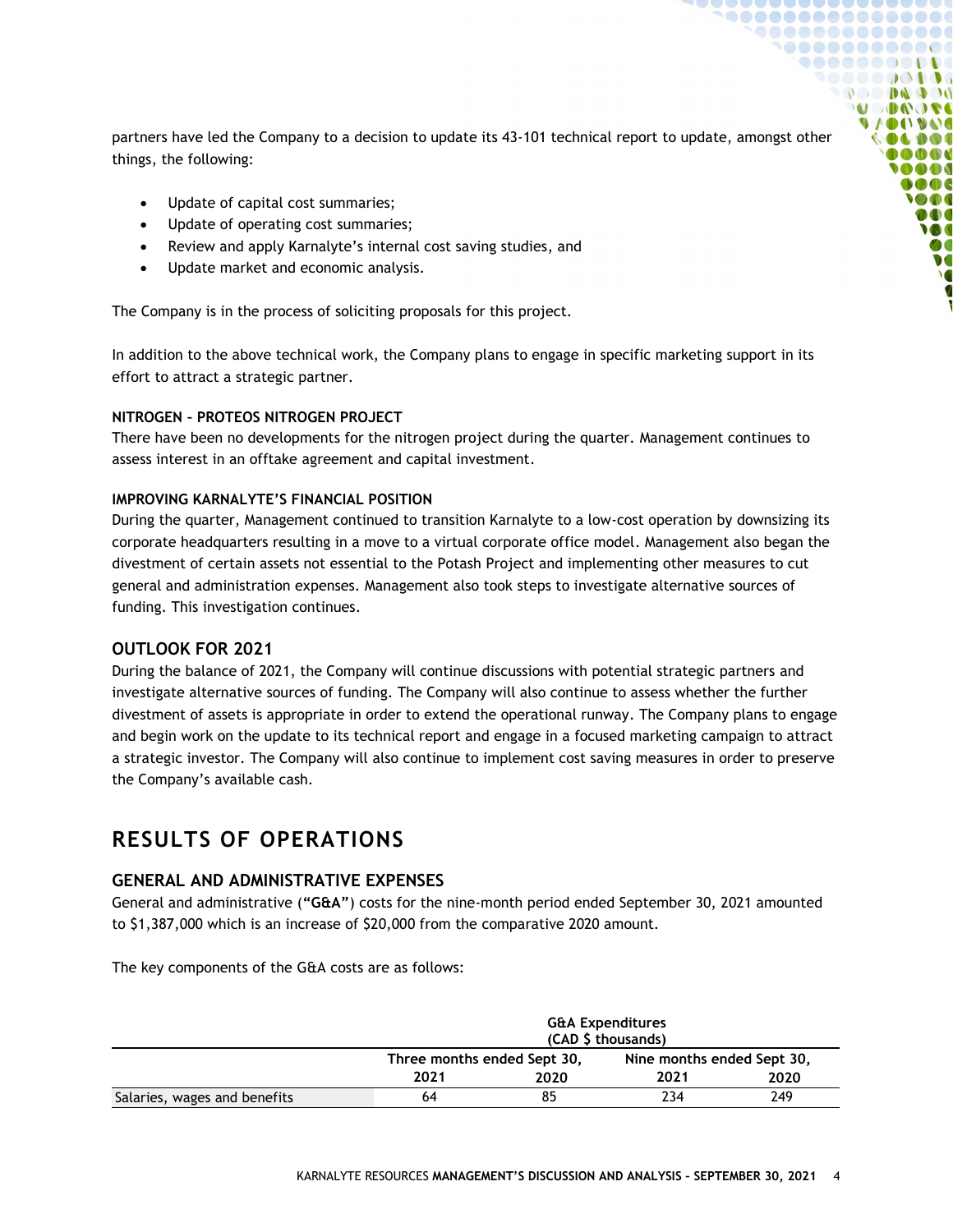| Business development, investor   |     | 32  |       | 87    |
|----------------------------------|-----|-----|-------|-------|
| relations, regulatory fees       |     |     |       |       |
| Accounting and legal             |     | 273 | 328   | 413   |
| Consulting                       | 67  | 132 | 261   | 199   |
| Directors Fees                   | 63  |     | 161   | 146   |
| Office and general               | 114 | 106 | 342   | 273   |
| Total general and administrative | 317 | 675 | 1.387 | 1,367 |

**`@@@@@@@@@@@@@@@** 1000000000000 **900000000000** ◥◓◓◓◓◓◶◔▮◑◑ **OCO DA DO MODUO A VAOOVOO** 000000 000**0** ..... **MOG SOOT** DOO

> **M** Ø  $\bullet$

**Salaries, wages and benefits** for the nine-month period ended September 30, 2021 were \$234,000 compared to \$249,000 in 2020 which is a decrease of \$15,000. Salaries, wages and benefits slightly decreased as the Company implemented some restructuring at the end of the second quarter of 2021. The resulting cost savings are reflected here and in future quarters.

**Business development, investor relations and regulatory fees** for the nine-month period ended September 30, 2021 amounted to \$61,000 compared to \$87,000 in the 2020 comparative period, which is a decrease of \$26,000. Additional expenditures incurred in 2020 were required to respond to the receipt of a requisition for a special meeting by a group of dissident shareholders.

**Accounting and legal** expenses for the nine-month period ended September 30, 2021 were \$328,000 compared to \$413,000 in the comparative period which is a decrease of \$85,000. In the third quarter of 2020, legal fees were higher up due to an increase in legal activities related to the receipt of a requisition for a special meeting by a group of dissident shareholders. Responding to the requisition and the many allegations made by the dissidents subsequent to their requisition resulted in significant legal expenses (including the costs for investigating the serious allegations made by the dissidents). No such activities were required in the third quarter of 2021.

In the first quarter of 2021, the Company received an originating application filed by Messrs. Peter Matson and Gregory George Szabo against the Company. The applicants are seeking a declaration that the Company oppressed its shareholders; the removal of all current directors; fixing the size of the Company's board at six; appointing Messrs. Joe Vidal, Neil Yelland, Joe Clavelle, Todd Rowan, and two GSFC nominees; reimbursing all costs incurred by the applicants and Mr. Mark Zachanowich in connection with requisitioning the special meeting of shareholders held on December 15, 2020; and damages in the amount of \$3.25 million. The Company has filed a claim for insurance coverage under its directors and officers insurance policy for this matter, which is subject to certain limits and a \$50,000 deductible per claim. The Company is working with its legal counsel and insurer to respond to the application.

In the first quarter of 2021, the Company received a statement of claim filed by Mr. Dan Brown against the Company, Frank Wheatley, Mark Zachanowich, Peter Matson, Todd Rowan, Gregory Szabo, Sanjeev Varma and Vishvesh Nanavaty. Mr. Brown is seeking a declaration that certain statements made by the Defendants' about the Plaintiff are false and defamatory; a written apology; a declaration that the defendants have harassed, intimidated, and threatened the Plaintiff; damages in the amount of \$180,000 for breach of contract; general damages of \$500,000; punitive, exemplary and aggravated damages of \$200,000; that the defendants pay Mr. Brown for those monies paid by Mr. Brown for his shares in the Company; and an award of special damages, past and future loss of income, and cost of future care. The Company has filed a claim for insurance coverage under its directors and officers insurance policy for this matter, which is subject to certain limits and a \$50,000 deductible per claim. The Company is working with its legal counsel and insurer to defend the claim.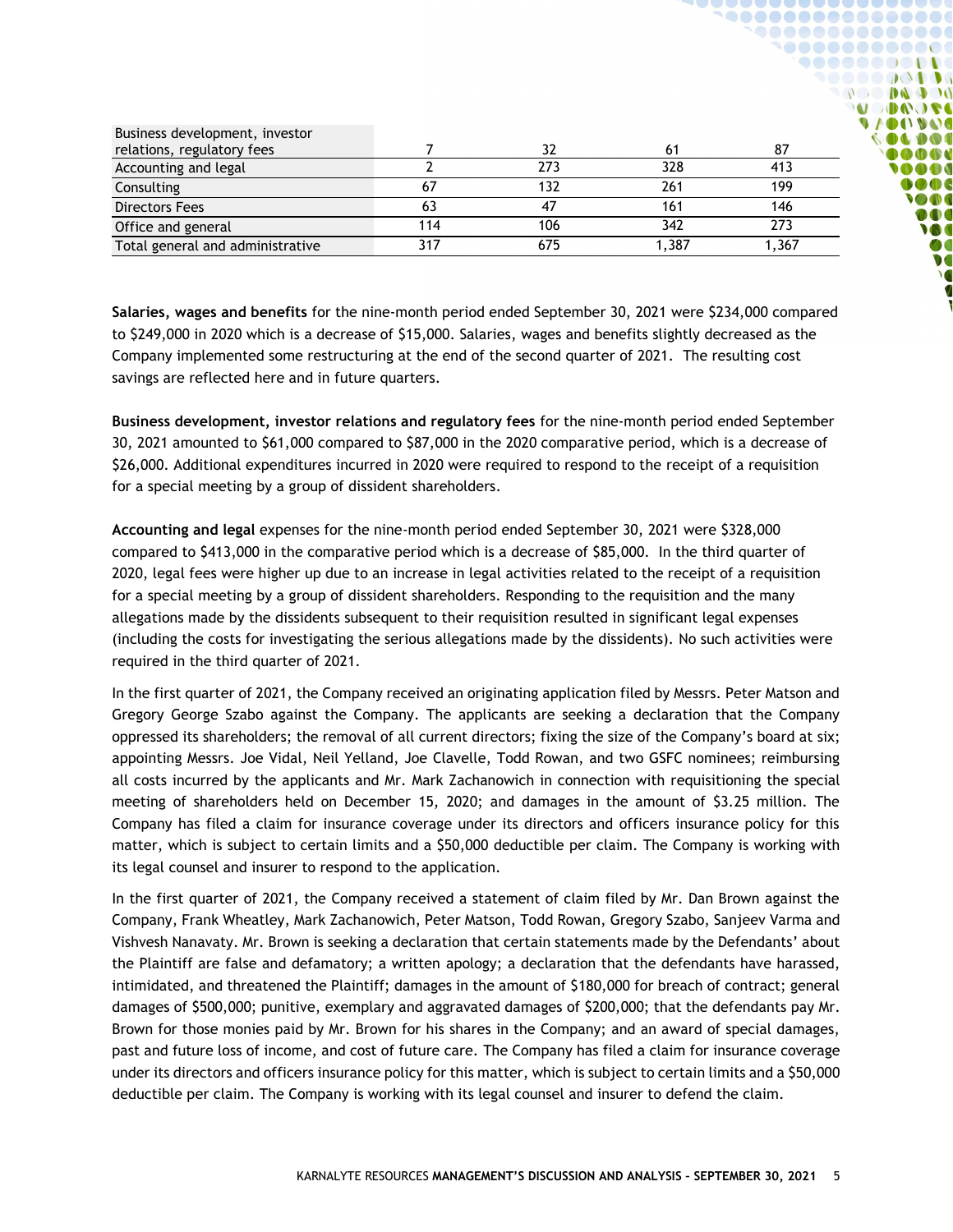Subsequent to September 30, 2021, the Company reached a final settlement with the Company's former Chief Executive Officer, for which the Company had received a statement of claim filed at the Court of Queen's Bench of Saskatchewan in the fourth quarter of 2019. The Company has fully accrued the full amount owing to the former Chief Executive Officer.

**`@@@@@@@@@@@@@@ `@@@@@@@@@@@ 90000000000** ◥◓◓◓◓◓◶◔≬◑◑  $\mathbb{Q} \otimes \mathbb{Q} \otimes \mathbb{Q} \otimes \mathbb{Q} \otimes \mathbb{Q}$ **U DAOSE DIANT IDAY DADO**  $\begin{array}{c} \bullet\bullet\bullet\bullet\end{array}$ 0000  $\bullet$   $\bullet$   $\bullet$ **SOO** DOO W ØO  $\bullet$ 

**Consulting** expenses for the nine-month period ended September 30, 2021 amounted to \$261,000 compared to \$199,000 in the 2020 comparative period, which is an increase of \$62,000. In the first three quarters of 2020, consulting expenses mostly related to consulting fees paid to former director Todd Rowan and a strategic review initiated with MNP. In 2021, the expenses in this category related to the continuance of the strategic review and a consulting contract with the interim CFO, resulting in additional consulting expenses in this category when compared to the same period in the prior year.

**Director fees** for the nine-month period ended September 30, 2021 amounted to \$161,000 compared to \$146,000 for the 2020 comparative period, which is an increase of \$15,000. At the Company's Annual General Meeting, the directors were expanded from three in the first two quarters of 2021 to five effective June 29, 2021 in order to strengthen the Board's independence and assist with the opportunities and risks facing the Company. The addition of two directors will increase future expenditures in this category.

**Office and general** expenses for the nine-month period ended September 30, 2021 amounted to \$342,000 compared to \$273,000 for the comparative period representing an increase of \$69,000. The majority of this increase is due to a significant increase in premiums for the Company's directors and officers insurance policy.

#### <span id="page-5-0"></span>**OTHER COSTS IMPACTING COMPREHENSIVE LOSS**

**Depreciation** for the nine-month period ended September 30, 2021 was \$46,000 compared to \$57,000 in the 2020 comparative period. Expenses in this category were comparable to the prior period as expected.

**Share-based compensation expense** for the nine-month period ended September 30, 2021 was \$21,000 compared to \$19,000 in the 2020 comparative period. Share-based compensation expenses in the first two quarters of 2020 related to the granting of 850,000 stock options to officers and employees in June 2018. In the third quarter of 2020 and the first three quarters of 2021, share-based compensation related to \$460,000 stock options granted in July 2020. All of the other options have either expired, been forfeited, been cancelled or are fully amortized. These expenses are all non-cash in nature and stock options are expensed over a two-year vesting period using a declining balance method.

**Restructuring costs** for the nine-month period ended September 30, 2021 were \$124,000 compared to \$63,000 in the 2020 comparative period representing an increase of \$61,000. In the second quarter of 2021, the \$124,000 expense related to the costs of restructuring that took place during that quarter. The expenses recorded in the second quarter of 2020 related to the revised estimate for restructuring that took place in 2019. In the fourth quarter of 2019, the Company received a statement of claim filed at the Court of Queen's Bench of Saskatchewan by the Company's former Chief Executive Officer, in the amount of \$450,000. The former Chief Executive Officer's claim is for an alleged breach of contract, wrongful dismissal, egregious conduct on termination, and defamation relating to the termination of his employment on September 11, 2019. The Company has denied the former Chief Executive Officer's allegations and filed a statement of defence and had recorded an estimate of all amounts payable to the former Chief Executive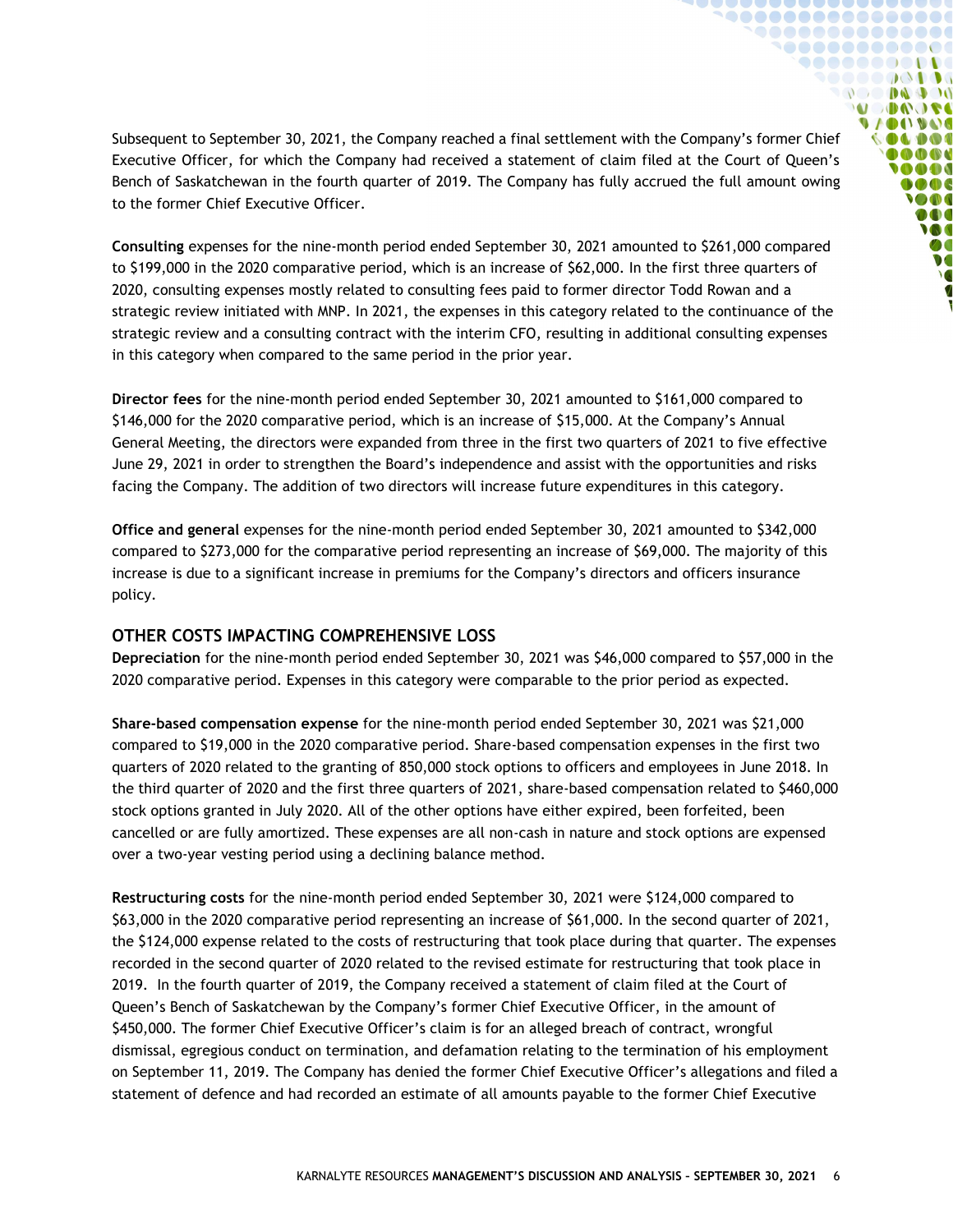Officer under his contract. In 2019, the Company estimated and accrued \$233,000 as owing to the former Chief Executive Officer of which approximately \$15,000 has been paid. In the second quarter of 2020, this estimate was revised based on mediation discussions and an additional \$63,000 was accrued. Subsequent to September 30, 2021, the Company reached a final settlement with the former Chief Executive Officer for the fully accrued balance of \$277,000 owing to the former Chief Executive Officer.

**``\@@@@@@@@@@@@@** 1000000000001  $\bullet\bullet\bullet\bullet\bullet\bullet\bullet\bullet\bullet\bullet\bullet$ **DO DAD DO NOONOL DIANT IDAY** OLDOC **OB** OB OB 0000  $\bullet \bullet \bullet$ **SOO** DOO **M** Ø  $\bullet$ 

**Impairment expenses** for the nine-month period ended September 30, 2021 were \$410,000 compared to the period ending September 30, 2020 of \$684,000. In 2014, previous management determined assets with a carrying amount of \$63,165,000 were no longer recoverable. At September 30, 2021, the Company determined that those impairment indicators continue to exist. Therefore, incremental expenditures of \$410,000 incurred on intangible and mine development assets in the first three quarters of 2021 were determined not to impact the previously determined recoverable amount. For additional information, refer to the notes to the financial statements dated December 31, 2015 available on SEDAR at [www.sedar.com.](http://www.sedar.com/)

**Gain on disposal of capital assets** for the nine-month period ended September 30, 2021 was \$99,000 compared to \$nil in the 2020 comparative period. In the third quarter of 2021, the Company sold some nonstrategic assets for proceeds of \$101,000, resulting in a \$99,000 gain on disposal of capital assets.

**Gain on disposal of mineral properties and intangible assets** for the nine-month period ended September 30, 2021 was \$1,000 compared to \$nil in the 2020 comparative period. In the third quarter of 2021, the Company sold some non-strategic assets for proceeds of \$1,000, resulting in a \$1,000 gain on disposal of mineral properties and intangible assets.

**Net finance expense** for the nine-month period ended September 30, 2021 was \$2,000 compared to net finance income of \$34,000 in the 2020 comparative period. The amounts recorded as net finance expense/(income) are mostly the result of the amount of cash and cash equivalents that the Company is holding at a given time and the corresponding interest income the cash and cash equivalents generate. Interest income decreased by \$41,000 in the first three quarters of 2021 compared to the first three quarters of 2020 as a result of the Company's declining cash balance and lower interest rates. This interest income decrease was slightly offset by a \$8,000 decrease in foreign exchange loss relating to the price of the Canadian dollar relative to the US dollar.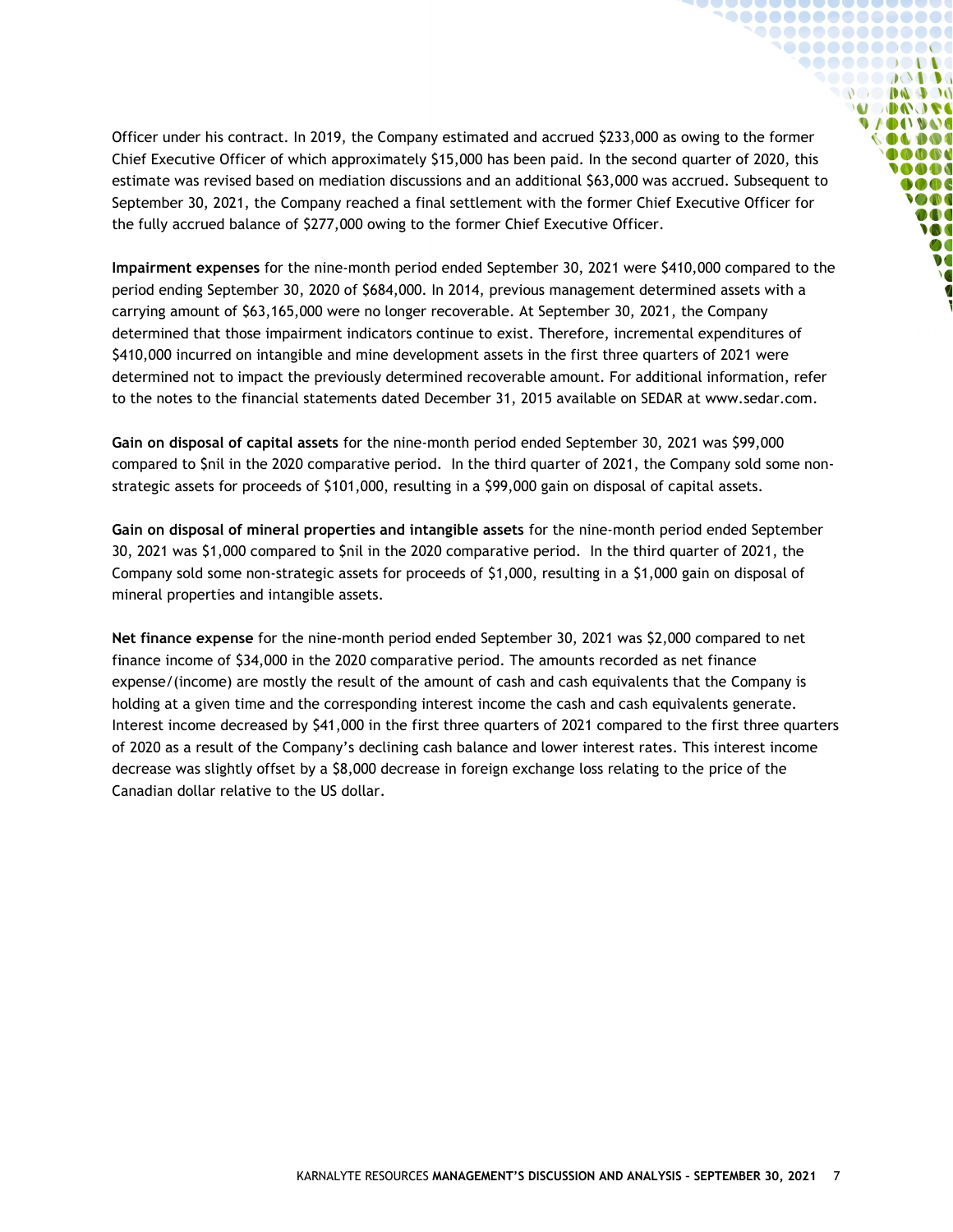### <span id="page-7-0"></span>**SUMMARY OF QUARTERLY RESULTS**

|                                  | 2021           |               |               | 2020     |        |        | 2019                 |               |
|----------------------------------|----------------|---------------|---------------|----------|--------|--------|----------------------|---------------|
|                                  | Sep 30         | <b>Jun 30</b> | <b>Mar 31</b> | Dec 31   |        |        | Sep 30 Jun 30 Mar 31 | <b>Dec 31</b> |
| Total revenue                    | $\blacksquare$ |               |               |          |        |        |                      |               |
| Comprehensive (loss)             | (279)          | (839)         | (577)         | (1, 290) | (914)  | (742)  | (483)                | (312)         |
| Basic and diluted loss per share | (0.01)         | (0.02)        | (0.01)        | (0.03)   | (0.02) | (0.02) | (0.01)               | (0.01)        |
| Total current assets             | 2,793          | 3,388         | 4,177         | 5,291    | 6,444  | 6,944  | 7,647                | 8,064         |
| Total assets                     | 8,695          | 9,305         | 10,110        | 11,241   | 12,198 | 12,722 | 13,442               | 13,875        |
| <b>Total liabilities</b>         | 2,438          | 2,774         | 2,748         | 3.311    | 2.992  | 2,615  | 2,595                | 2,549         |
| Total shareholders' equity       | 6,257          | 6,531         | 7,362         | 7,930    | 9,206  | 10,107 | 10,847               | 11,326        |

The following table provides selected financial information of the Company for each of the last eight quarters ended at September 30, 2021:

**~@@@@@@@@@@@@@@@**  ${\small \begin{array}{c} \bullet\bullet\bullet\bullet\bullet\bullet\bullet\bullet\bullet\bullet\bullet\bullet\bullet\bullet\bullet\bullet\end{array}}$ **`@@@@@@@@@@@ 90000000000** ◥◓◓◓◓◓◶◔≬◑◑ **COMPANY MODO DE VAOOVOO COLDOS**  $\bullet \bullet \bullet \bullet$ **OOO**  $000$ **SOOT** DOO **M**  $\boldsymbol{v}$ **V** 

\*Expressed in thousands except loss per share

The comprehensive losses in all of the quarters were driven primarily by G&A expenses and particularly accounting and legal expenses, consulting expenses, salaries and wages and office and general expenses.

The fourth quarter of 2019 was positively impacted by a reduction in salaries, a reduction in legal expenses, a reduction in travel expenses, a reduction in restructuring expenses, the receipt of land rental income and the recovery recorded as a result of a change in estimate to the Company's decommissioning liability. The first two quarters of 2020 were positively impacted by a reduction in salaries, legal expenses and travel expenses as compared to the comparative quarters of 2019; however, they were negatively impacted by the accrual of additional restructuring expenses in the second quarter of 2020, the timing of the receipt of land rental income and a change in estimate to the Company's decommissioning liability resulting in a much less significant recovery as compared to the fourth quarter of 2019. In the third quarter of 2020, a continued reduction of salaries and travel expenses as compared to the comparative prior year quarters was offset by increased legal expenses and consulting expenses, as compared to the first two quarters of 2020. The fourth quarter of 2020 was negatively impacted by an increase in legal expenses, investor relations and consulting fees largely due to the December 15, 2020 special meeting, as well as increased accounting fees relating to the year end audit. These negative impacts were slightly offset by the receipt of land rental income in the fourth quarter of 2020. The first quarter of 2021 was negatively impacted by legal, accounting and consulting expenses as compared to the first quarter of 2020. In the second quarter of 2021, consulting, office and general and restructuring expenses negatively impacted comprehensive loss as compared to the second quarter of 2020. The third quarter of 2021 was positively impacted by a reduction in salaries, a reduction in legal expenses, reduction in consulting, and the gains from selling non-strategic assets as compared to the comparative quarter of 2020.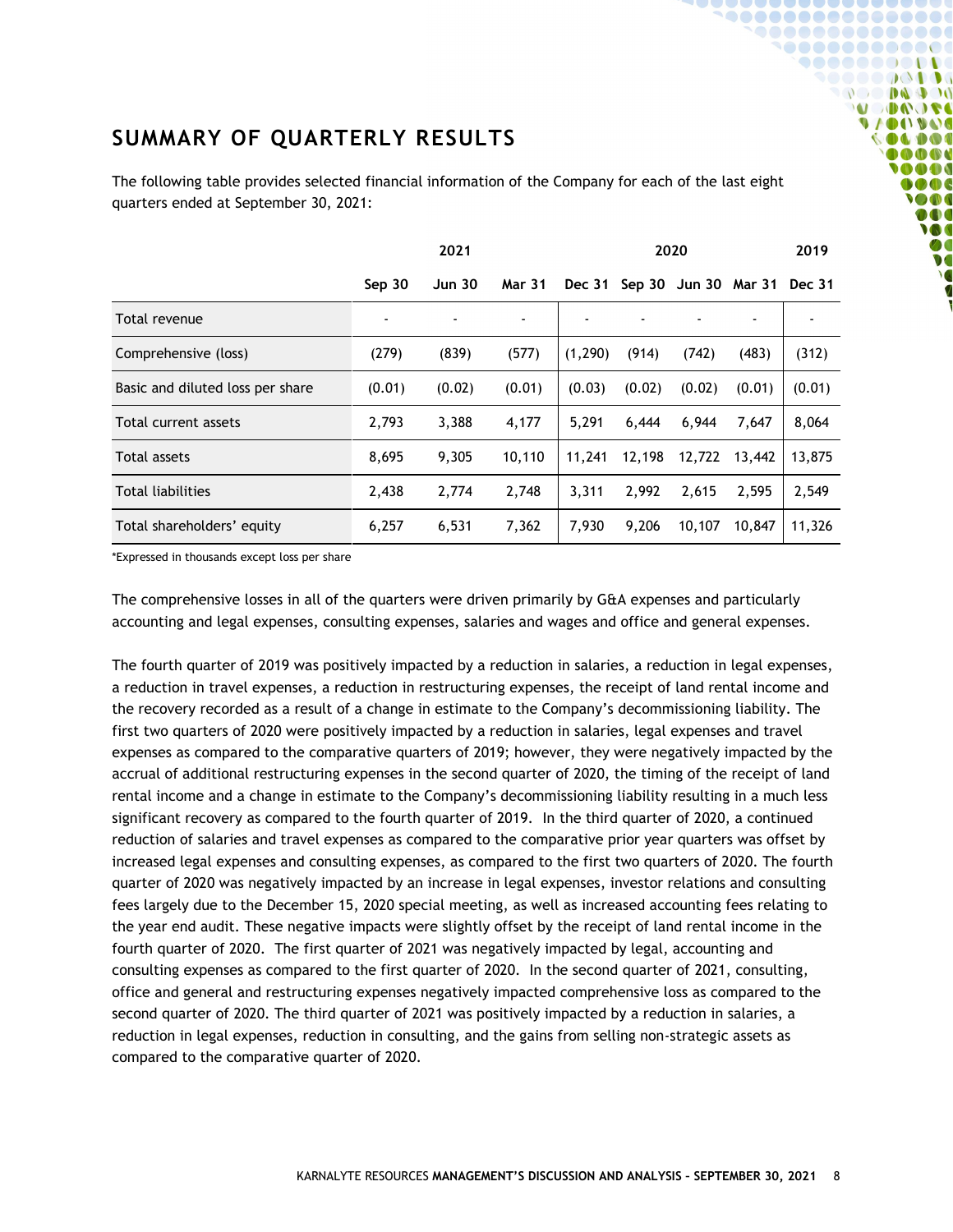Past performance is not a guarantee of future performance and the information in this MD&A is not necessarily indicative of results for any future period. Factors expected to impact general and administrative expenses in future periods have been described throughout this MD&A.

 ${\small \begin{array}{@{}c@{\hspace{1.5pt}}c@{\hspace{1.5pt}}c@{\hspace{1.5pt}}c@{\hspace{1.5pt}}c@{\hspace{1.5pt}}c@{\hspace{1.5pt}}c@{\hspace{1.5pt}}c@{\hspace{1.5pt}}c@{\hspace{1.5pt}}c@{\hspace{1.5pt}}c@{\hspace{1.5pt}}c@{\hspace{1.5pt}}c@{\hspace{1.5pt}}c@{\hspace{1.5pt}}c@{\hspace{1.5pt}}c@{\hspace{1.5pt}}c@{\hspace{1.5pt}}c@{\hspace{1.5pt}}c@{\hspace{1.5pt}}c@$  ${\small \begin{array}{c} \bullet\bullet\bullet\bullet\bullet\bullet\bullet\bullet\bullet\bullet\bullet\bullet\bullet\bullet\bullet\bullet\end{array}}$ **`@@@@@@@@@@@ 90000000000** ,,,,,,,,,, **DO DAD DO MODO DEL UACIDAL COLDOS**  $0 0 0 0 0$ 0000  $\bullet$   $\bullet$   $\bullet$ **SOO** DOO **M**  $\boldsymbol{v}$ **V** 

**Current assets** principally reflect activity in the cash and cash equivalents account. Cash outlays vary over the quarters depending on the Company's activities.

**Total assets** on a quarterly basis reflect two main components, cash from financings still available to the Company and capitalized expenditures on capital assets and mineral properties for moving the Potash Project forward. Total assets remained relatively constant for most of the periods above.

**Total liabilities** for the periods relate primarily to trade and other payables. These balances vary in the analysis due to the timing of the payments required relative to the work performed in bringing the Potash Project to its current level. Balances in all the quarters presented include the accrual of an estimate of the costs of restructuring that took place in the second and third quarters of 2017. The fourth quarter of 2019 and the first two quarters of 2020 include the accrual of the costs estimated for the restructuring that took place in the third quarter of 2019. The increase in the third quarter of 2020 relates to consulting fees for the strategic review initiated with MNP, as well as, in the third and fourth quarters of 2020 increased legal, consulting and investor relation activities in response to the receipt of the requisition of a special meeting by a group of dissident shareholders. Balances in the first quarter of 2021 decreased as compared to the fourth quarter of 2020 as the 2018 originating application was fully resolved and awarded costs were paid, which was partially offset with increased liabilities resulting from the 2021 originating application and statement of claim filed against the Company. Balances in the second quarter of 2021 increased slightly due to the restructuring that took place during that quarter. This restructuring was paid in the third quarter of 2021, reducing the total liabilities from the prior quarter end balance.

**Total shareholders' equity** is impacted by the quarterly comprehensive losses and the share-based compensation expense as the number of shares outstanding remains unchanged.

### <span id="page-8-0"></span>**INVESTING**

The Company capitalizes costs that are determined to provide future benefits and charges other costs to comprehensive loss including salaries, support and office costs, community relations programs and other administrative related expenditures. Costs directly related to capital assets are capitalized to appropriate categories and depreciated over their useful lives.

Expenditures to date were focused on the completion of the Company's resource reports, including updating the Company's prior technical reports, and 2013 environmental impact statement, confirming the resources and reserves through drilling wells on the initial focus area and preparing the Company for construction by advancing detailed engineering and completing initial site preparation.

### <span id="page-8-1"></span>**INTANGIBLE ASSETS**

During the nine-month period ended September 30, 2021, \$410,000 in additions to intangible assets were impaired. The additions to intangible assets all related to the Potash Project. The net proceeds on disposal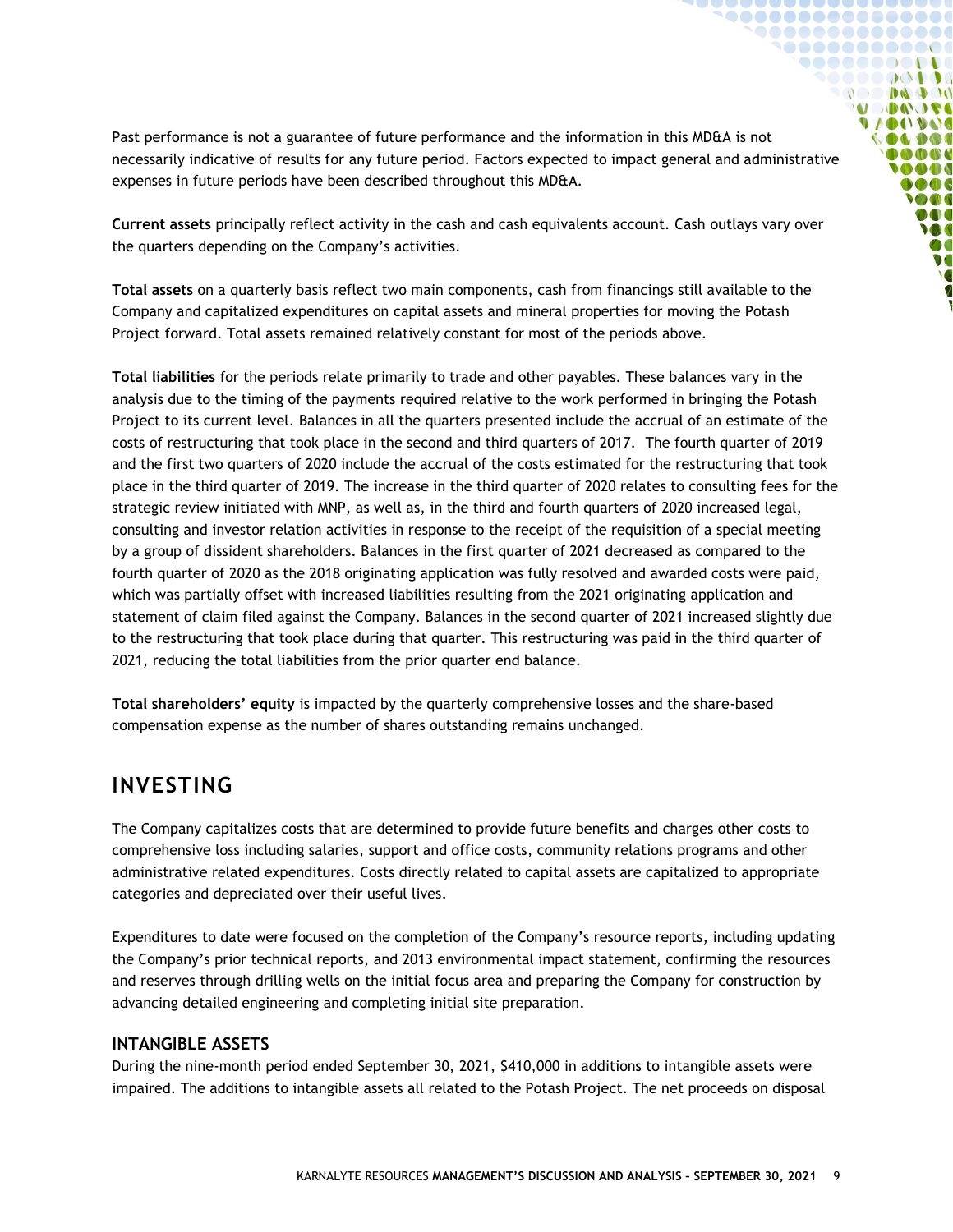of intangible assets in the third quarter of 2021 was \$1,000. The intangible assets sold had a total net book value of \$nil at the time of sale. The net balances classified as intangible assets are as follows:

 $\bullet\bullet\bullet\bullet\bullet\bullet\bullet\bullet\bullet$ 

 $\mathbf{1}$ 

 $0 \omega \Phi$  10 **ALCOHOL:** 

**DO AD AD A** 

**DOOG**  $\bigcirc$  then **DOO M** DO **V** 

 $\mathbf{u}$ 

### **Intangible Assets (CAD \$ thousands) September 30, 2021 December 31, 2020** Mineral property Surface land 4,804 4,804 4,804 Drilling 453 453 Balance, end of period and the state of the state  $5,257$  5,257 5,257

### <span id="page-9-0"></span>**CAPITAL ASSETS**

The net balances classified as capital assets are as follows:

| (CAD \$ thousands)        |                   |                   |  |  |
|---------------------------|-------------------|-------------------|--|--|
|                           | September30, 2021 | December 31, 2020 |  |  |
| Machinery and equipment   | 2                 | 15                |  |  |
| <b>Buildings</b>          | 122               | 129               |  |  |
| Land                      | 125               | 125               |  |  |
| Land improvements         | 21                | 23                |  |  |
| <b>Vehicles</b>           | $\blacksquare$    | ۰                 |  |  |
| Furniture and equipment   |                   |                   |  |  |
| Computer hardware         |                   |                   |  |  |
| Right of use asset        |                   | 25                |  |  |
| Assets under construction | ٠                 | $\blacksquare$    |  |  |
| Balance, end of period    | 270               | 318               |  |  |

# **Capital Assets**

There were no additions to capital assets in the first three quarters of 2021. The net proceeds on disposal of capital assets in the third quarter of 2021 was \$101,000. The capital assets sold had a total net book value of \$2,000 at the time of sale. The decrease in capital assets is a result of depreciation expenses of \$46,000 recognized during the first three quarters of 2021.

The Company's ability to secure adequate financing for the development of the Potash Project on economic terms could result in a material difference from the Company's estimate of the recoverable asset.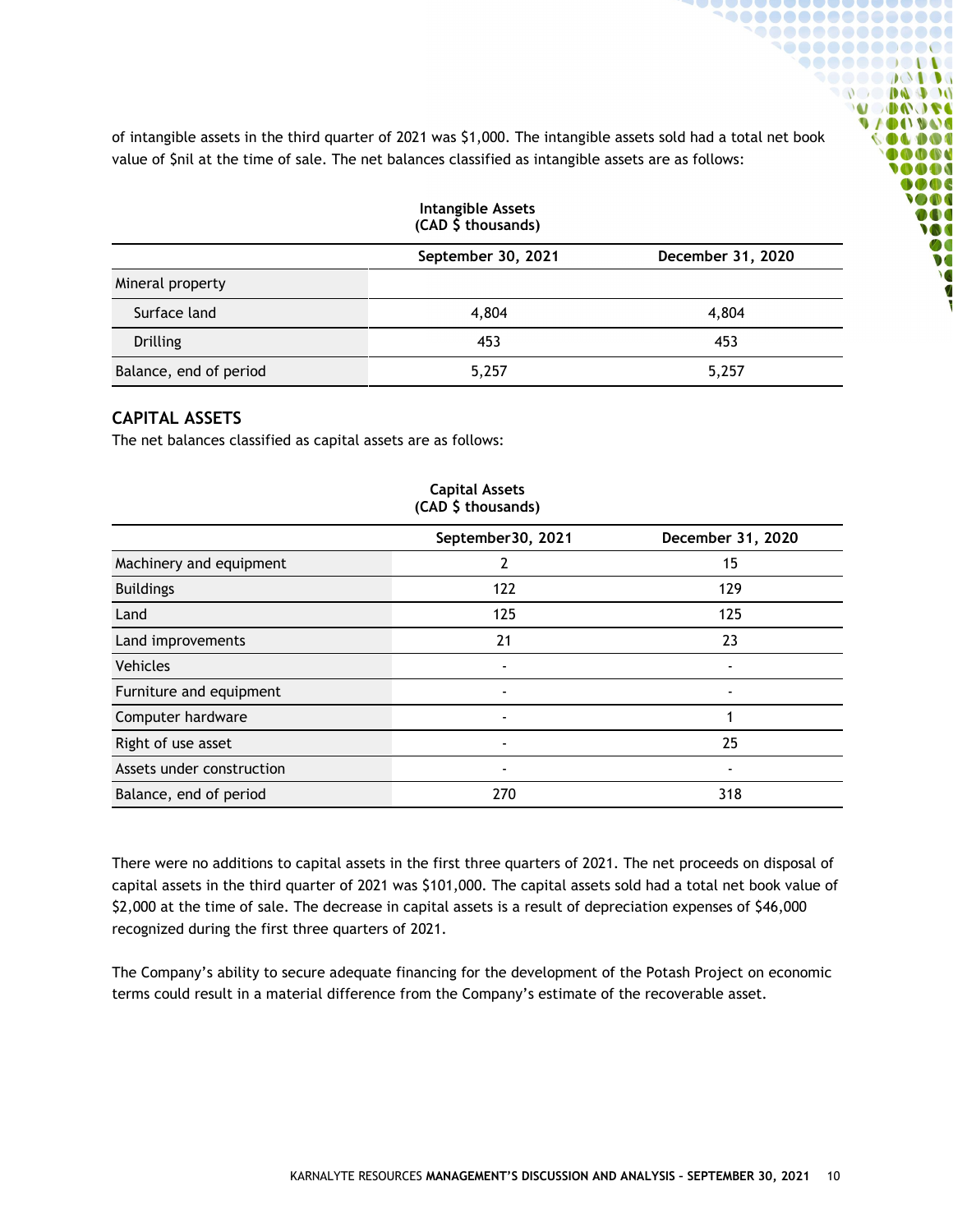### <span id="page-10-0"></span>**LIQUIDITY AND CAPITAL RESOURCES**

At September 30, 2021, the Company had net working capital (current assets less current liabilities), of \$2.0 million compared to \$5.3 million at September 30, 2020 including \$2.2 million and \$5.9 million, respectively, in cash and cash equivalents.

 $00000000000000000$ 1000000000001 **9000000000** . . . . . . . . . . . **DO DA DO NOONOL UACIDAL DADO** 000**0** 

> $\bullet$   $\bullet$   $\bullet$ ON DOO **M** DO **V**

As at September 30, 2021 and 2020, the Company also had \$0.4 million in restricted cash that was set up as a requirement from the Government of Saskatchewan with respect to reclamation obligations regarding the Potash Project. The Company has updated its reclamation program for the Potash Project in accordance with Government of Saskatchewan regulations. This update may result in the requirement to increase the amount held as restricted cash in order to satisfy the financial assurance requirements of the Government of Saskatchewan in future periods.

The Company maintains cash in bank accounts for day to day operations and invests the excess in overnight financial instruments in high interest saving accounts that are highly liquid.

The Company is in its pre-development phase and therefore there is a material uncertainty about the Company's ability to raise additional funds to move forward to the production stage. There is also a material uncertainty with respect to various legal matters. As at September  $30<sup>th</sup>$ , the Company had incurred an accumulated deficit of \$135,572,000 and expects to incur further expenditures on the exploration and future development of its mineral exploration projects. In addition to operating expenses, the Company is committed to expenditures in 2021 and subsequent years on its mineral properties to keep the Company in good standing. The Company also expects to provide funding to settle the decommissioning liability. The Company is pursuing the sale of non-strategic assets and considering strategic alternatives as the ability of the Company to continue as a going concern will require further equity issuances or other forms of financings.

### <span id="page-10-1"></span>**CONTRACTUAL OBLIGATIONS**

|                            |                        | <b>Contractual Obligations</b><br>(CAD \$ thousands) |                          |                      |                          |
|----------------------------|------------------------|------------------------------------------------------|--------------------------|----------------------|--------------------------|
|                            | Payments due by period |                                                      |                          |                      |                          |
|                            | <b>Total</b>           | Less than<br>one year                                | Two - three<br>vears     | Four - five<br>vears | More than<br>five years  |
| Trade and other payables   | 790                    | 790                                                  | $\overline{\phantom{a}}$ | $\blacksquare$       | ٠                        |
| Leases on mineral property | 5,102                  | 367                                                  | 735                      | 735                  | 3,265                    |
| Project contracts          | 23                     | 23                                                   | $\overline{\phantom{a}}$ |                      | $\overline{\phantom{a}}$ |
| Total                      | 5,915                  | 1.180                                                | 735                      | 735                  | 3,265                    |

In addition to the minimum regulatory expenditure requirements, the following table summarizes the commitments of the Company as at September 30, 2021: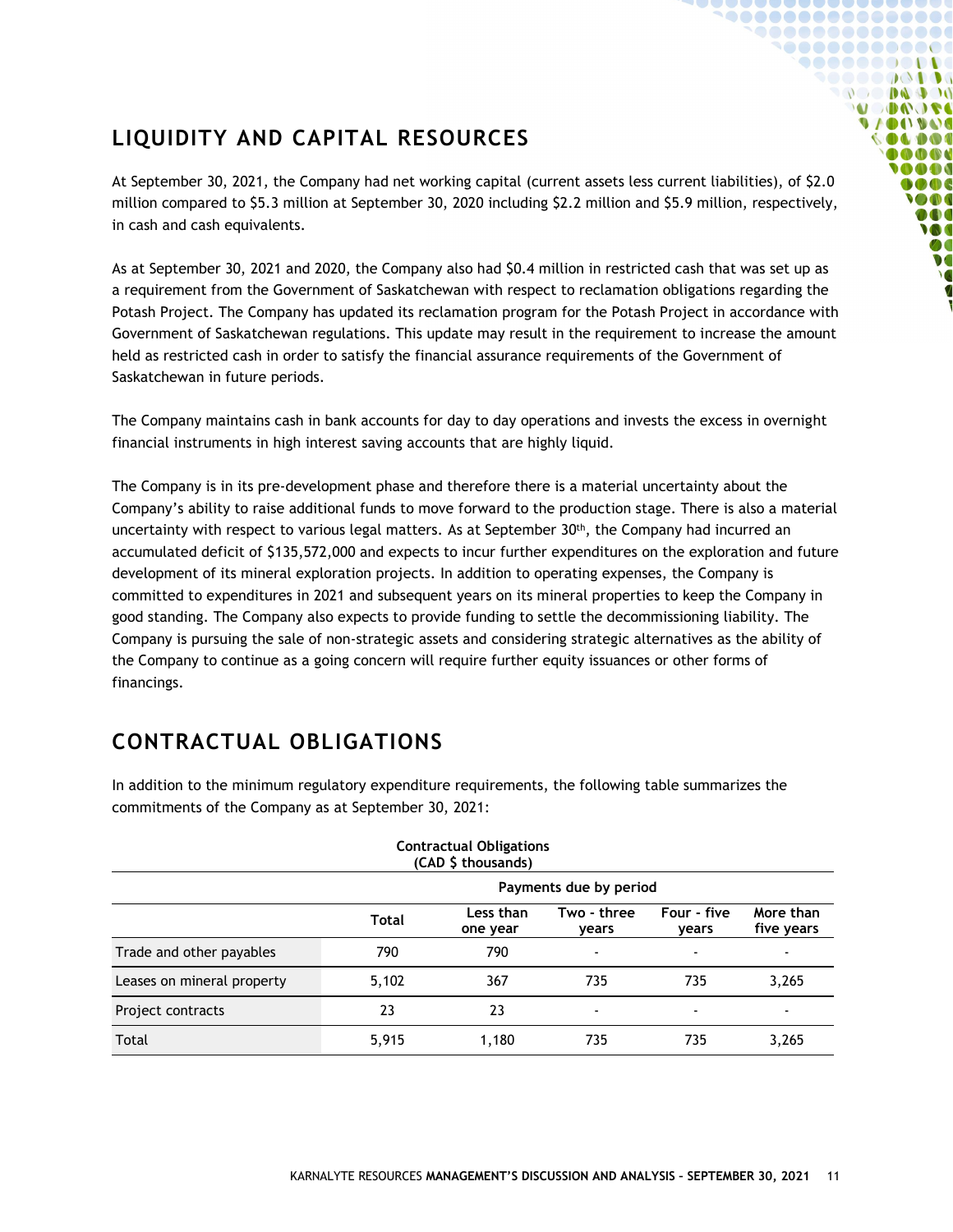**Trade and other payables** relate to operating and investing expenditures that were payable at the period ended September 30, 2021.

**`@@@@@@@@@@@@@@ `@@@@@@@@@@@ 90000000000** SOOOOQODOG **DO DA DO DO ADO DO DA UACIDAL COLDOL**  $0000$ 0000  $\bullet$ **SOO** DOO **M**  $\boldsymbol{v}$  $\bullet$ 

**Leases on mineral property** refer to the annual fees which are required to maintain the mineral leases related to the Potash Project. The Potash Project comprises three mineral leases. KLSA 010 has a term of 21 years and expires on September 7, 2031. KL246 and KL247A also have terms of 21 years and both expire on April 24, 2037. The Company is required to pay annual lease payments of \$10.00 per hectare on any area held under lease for the term of the lease for a total cost of \$368,900 per year. The Company is also required to expend not less than \$3,000,000 for work during the first three years of the term of the lease. Expenditures made to date on the property have satisfied this requirement.

**Project contracts** are in place for various investor relations and consulting services.

### <span id="page-11-0"></span>**RELATED PARTY TRANSACTIONS**

The Company entered into a consulting agreement with GSFC, the Company's largest shareholder and strategic partner, to assist with the evaluation of the Nitrogen Project and to further the Company's engineering activities respecting the Potash Project. During the first three quarters of 2021, \$nil expenses were incurred under this agreement. This agreement expired on July 3, 2021 and so there will be no further spending on this agreement in the future. GSFC is a 38.7% shareholder of the Company.

There were no material changes to management compensation arrangements and no other related party transactions for the nine months ended September 30, 2021.

#### <span id="page-11-1"></span>**RESTRICTIONS ON DISPOSITION OF THE POTASH PROJECT**

Pursuant to the terms of the subscription agreement (the **"Subscription Agreement"**) and the offtake agreement (the **"Offtake Agreement"**) between the Company and GSFC, each dated January 10, 2013, the Company must not divest, sell, assign, transfer or otherwise dispose of any part of its interests in the Potash Project without the prior written consent of GSFC until the third anniversary of the date on which the first shipment for delivery of products is dispatched by the Company in accordance with the terms of the Offtake Agreement (the "**Project Lock In Period"**). After the expiry of the Project Lock In Period, a person may acquire an interest in the Potash Project subject to GSFC's right to terminate the Offtake Agreement at that time. The Subscription Agreement provides that, subject to certain conditions, the above-described restrictions on disposition do not apply to a creation or grant of a security interest to a lender providing financing for the Potash Project (including for an expansion thereof). The Offtake Agreement provides that following the expiry of the Project Lock In Period, the Company may dispose of any part of the Potash Project that is not part of the Company's subsurface mineral lease KLSA 010 or that is not intended or reasonably required for the three phases of the Potash Project.

### <span id="page-11-2"></span>**CRITICAL ACCOUNTING ESTIMATES**

The preparation of financial statements in accordance with International Financial Reporting Standards **("IFRS")** requires management to make judgments, estimates and assumptions that affect the application of accounting policies and reported amount of assets, liabilities, income and expenses. The Company evaluates judgments and estimates periodically based on historical experience and various assumptions that are considered reasonable in the circumstances. Actual results may differ from those reported. The Company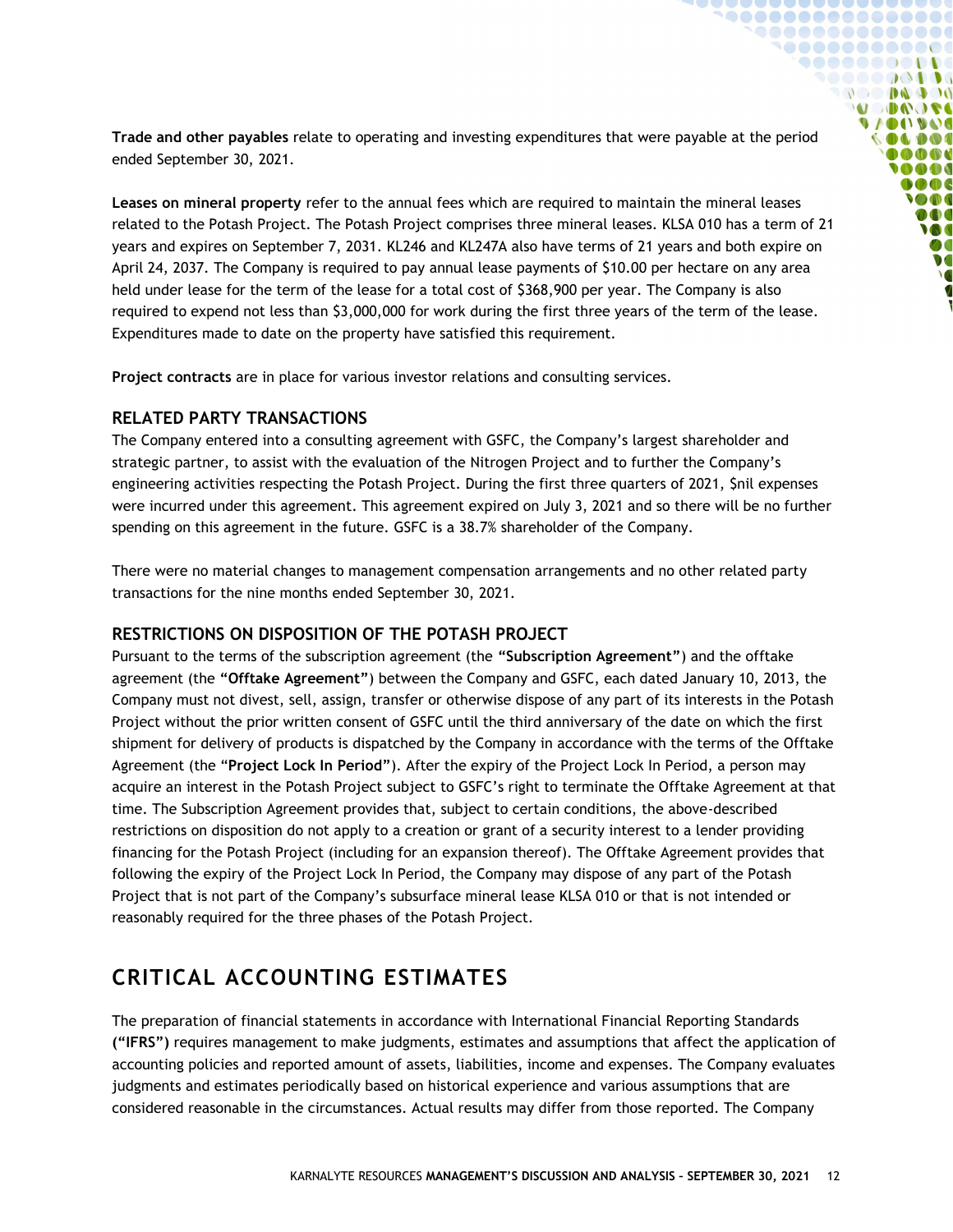reviews significant areas subject to judgment and estimation with the Audit Committee and independent auditors. Significant areas requiring judgment and estimates include:

**`@@@@@@@@@@@@@@ `@@@@@@@@@@@ 900000000000** SOOOOQODOG **COMPANY MODO DEL UACIDAL COLDOL**  $0000$ 0000  $000$ **SOOT** DOO W ØC  $\bullet$ 

### <span id="page-12-0"></span>**STAGE OF DEVELOPMENT**

The Company is in the development stage of its history and at this stage of the Company's growth, it is subject to the risks associated with early stage companies, including uncertainty of future revenues, developing acceptable markets and growth into established markets, profitability and the need to raise additional financing to continue to progress its Potash Project.

Continued exploration and development of the property is dependent on the Company's ability to obtain necessary financing. As the Company is not currently producing from its property, it will be necessary for the Company to seek additional equity or debt to finance its programs.

### <span id="page-12-1"></span>**INTANGIBLE ASSETS AND PROPERTY, PLANT AND EQUIPMENT**

The Company's exploration and evaluation expenditures relating to the acquisition of mineral properties, leases, and the exploration and development thereon are recorded at cost and include direct and indirect acquisition and exploration costs associated with specific mineral properties. These costs are capitalized on the basis of the potential realization from the underlying asset and will be amortized over the shorter of estimates of reserves or service life, following the commencement of production, or written off, if the properties are sold or abandoned.

Assets under construction, machinery and equipment, buildings, vehicles, furniture, land improvements and leasehold improvements are recorded at cost. Capital assets are depreciated over their estimated useful lives.

The Company reviews exploration and evaluation assets, capital assets and other non-financial assets for indicators of impairment at each reporting period. Impairment indicators are used to determine whether carrying values of assets should be assessed for impairment or whether a reversal of impairment may be required.

Internal and external indicators of impairment for capital and other non-financial assets are considered, including significant changes in the extent or manner in which an asset is expected to be used. The use of a significant portion of the Company's capital assets is related to exploration and evaluation activity.

Indicators of impairment for exploration and evaluation assets include the period for which the Company has the right to explore, expected renewals of exploration rights, whether substantive exploration and evaluation expenditures on mineral properties are budgeted, and results of exploration and evaluation activities on the exploration and evaluation assets. Management also considers whether sufficient data exists to indicate that the carrying amount of capital assets and exploration and evaluation and other assets is unlikely to be recovered in full from successful development or by sale.

In measuring impairment, estimates of future cash flows require assumptions about future business conditions and other developments. Significant, unanticipated changes to these assumptions could require a provision for impairment in the future.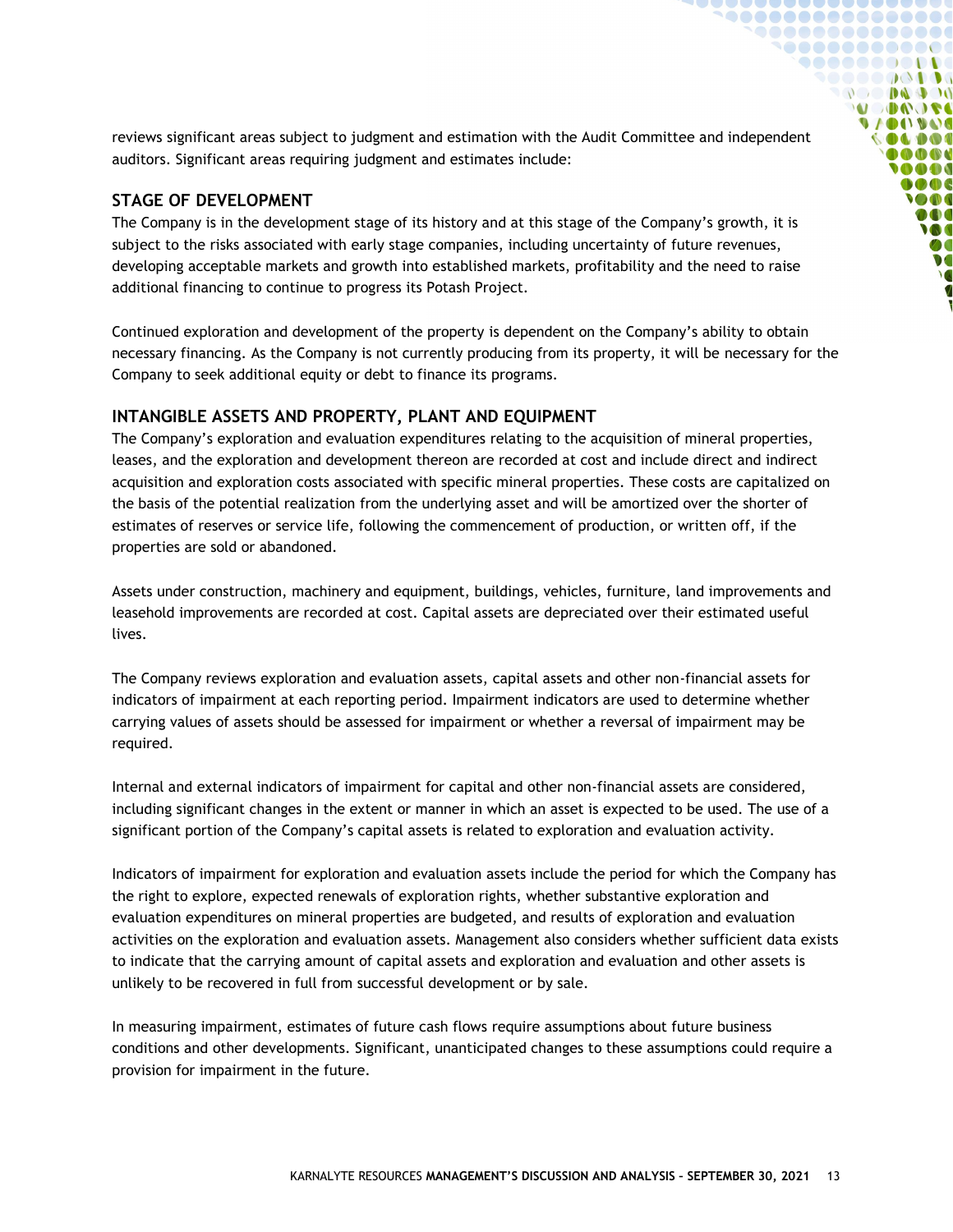#### <span id="page-13-0"></span>**DECOMMISSIONING PROVISIONS**

Amounts are recorded for decommissioning provisions that will be incurred by the Company at the end of the operating life of the facilities and properties, and upon retirement of its mining assets. Estimates of these costs are subject to uncertainty associated with the method, timing and extent of future decommissioning activities. The provision and related asset and expense are impacted by estimates with respect to the costs and timing of decommissioning.

**`@@@@@@@@@@@ 90000000000** ,,,,,,,,,,  $\mathbb{Q} \otimes \mathbb{Q} \otimes \mathbb{Q} \otimes \mathbb{Q} \otimes \mathbb{Q}$ **MODO DEL UACIDAL IL DIDE OB** OB OB **MAGA**  $\bullet \bullet \bullet$ **SOO** DOO **M**  $\boldsymbol{v}$ **V** 

### <span id="page-13-1"></span>**SHARE-BASED PAYMENTS**

The Company has share-based payments expenses for stock option awards to employees, directors, officers and consultants, as explained in the Company's financial statements. IFRS requires that all share-based awards be accounted for using the fair value method. Under this method, the Black-Scholes option pricing model requires estimates of the expected life of the option, forfeiture rates, stock volatility and the riskfree interest rate expected over the life of the option. A change in these assumptions could materially change the amount of share-based payments expenses recorded.

#### <span id="page-13-2"></span>**INCOME TAXES**

The Company accounts for income taxes in accordance with the asset and liability method. Under this method, deferred income tax assets and liabilities are recognized for differences between the financial statement carrying amounts of existing assets and liabilities and their respective tax bases. Deferred tax assets and liabilities are measured using substantively enacted income tax rates expected to apply to taxable income in the years in which those temporary differences are expected to be recovered or settled. The effect on deferred income tax assets and liabilities of a change in income tax rates is recognized in the period that includes the date of substantive enactment. A deferred income tax asset is recognized only when it is more likely than not that the income tax asset will be realized.

### <span id="page-13-3"></span>**CONTINGENT LIABILITIES**

Contingent liabilities are reviewed continuously to assess whether an outflow of cash has become probable. If the recognition criteria are met, then a provision is recorded in the period in which the change in probability occurs. Assessing whether a contingent liability is probable requires the Company to make judgments about the existence of past events and the application of applicable laws, contractual or constructive obligations.

### <span id="page-13-4"></span>**FINANCIAL RISK FACTORS**

#### <span id="page-13-5"></span>**CREDIT RISK**

Credit risk is the risk of an unexpected loss if a customer or third party to a financial instrument fails to meet its commercial obligations. The Company has no significant concentration of credit risk arising from operations. The Company's cash and restricted cash is held with large Canadian financial institutions and management believes the risk of loss to be remote.

#### <span id="page-13-6"></span>**LIQUIDITY RISK AND GOING CONCERN**

The Company manages liquidity risk by maintaining sufficient cash balances to meet liabilities when due. As at September 30, 2021, the Company had cash and cash equivalents totalling \$2,167,000 (2020 – \$5,940,000) to settle current liabilities of \$790,000 (2020 - \$1,151,000). As at September 30, 2021 and September 30,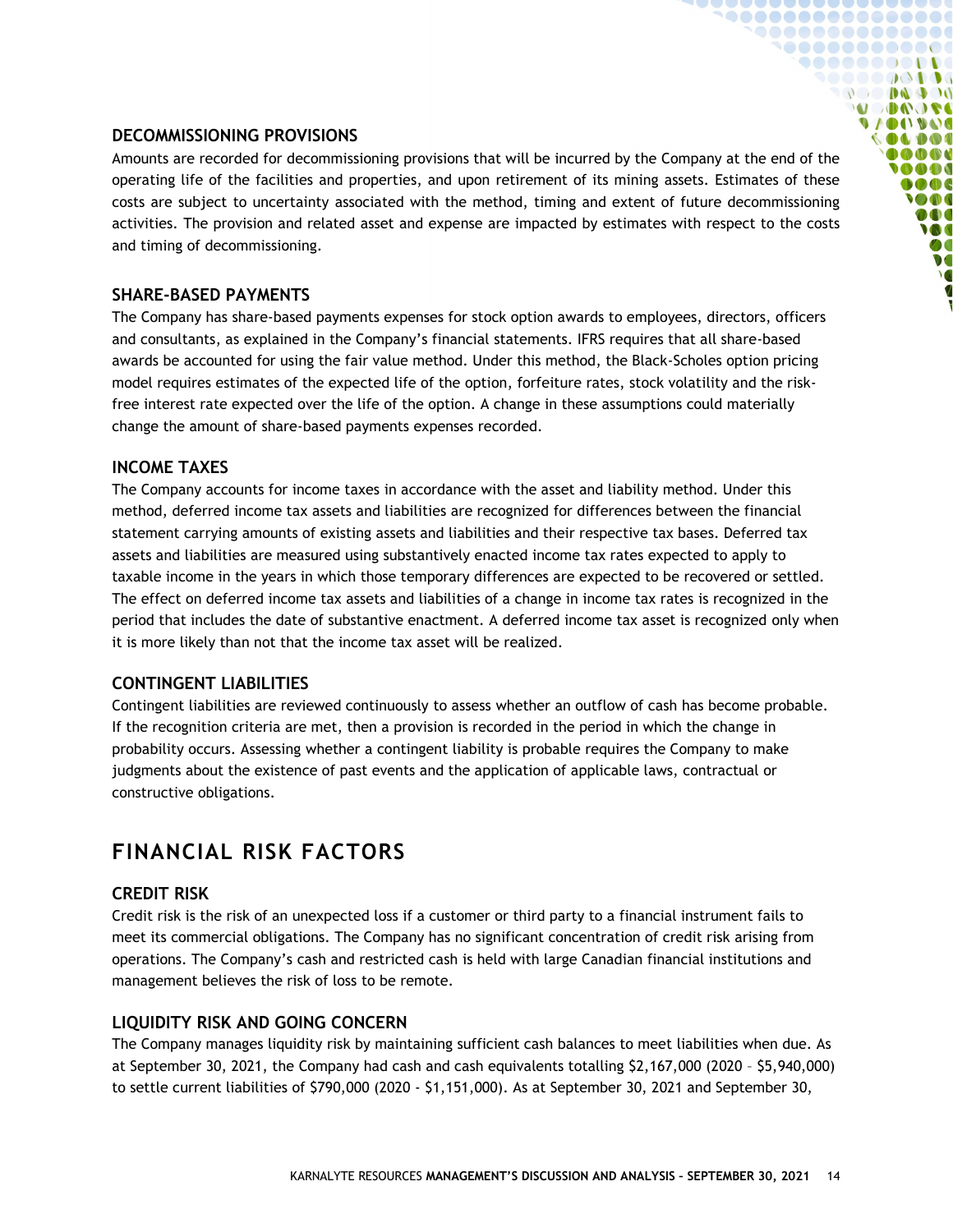2020, the Company's trade and other receivables were all considered current and are subject to normal trade terms.

**`@@@@@@@@@@@@@@@ `@@@@@@@@@@@ 900000000000** SOOOOQODOG **OCO DA DO MODOOSE VAOOVOO COLDOL** 10000 **OOO**  $\bullet \bullet \bullet$ **SOO** DOO **M**  $\boldsymbol{v}$  $\bullet$ 

Management is aware, in making its going concern assessment, of material uncertainties related to events and conditions that may cast significant doubt upon the Company's ability to continue as a going concern. The Company is in its pre-development phase and therefore there is a material uncertainty about the Company's ability to raise additional funds to move forward to the production stage. There is also uncertainty with respect to various legal matters. As at September 30, 2021, the Company had incurred an accumulated deficit of \$135,572,000 and expects to incur further expenditures on the exploration and future development of its mineral exploration projects. In addition to operating expenses, the Company is committed to expenditures in 2021 and subsequent years on its mineral properties to keep the Company in good standing. The Company also expects to provide funding to settle the decommissioning liability. The Company is pursuing the sale of non-strategic assets and considering strategic alternatives as the ability of the Company to continue as a going concern will require further equity issuances or other forms of financings. On March 11, 2020 the COVID-19 outbreak was declared a pandemic by the World Health Organization. The situation is dynamic and the ultimate duration and magnitude of the impact on the economy and capital markets is not known at this time. There is no assurance that the Company will be successful in obtaining required funding at an acceptable cost as and when needed or at all. Failure to obtain additional funding on a timely basis may cause the Company to postpone development plans, forfeit rights in its properties or reduce or terminate its operations.

The financial statements do not include any adjustments to carrying values of asset amounts and liabilities, or reported expenses that may be necessary if the going concern assumption were not appropriate.

#### <span id="page-14-0"></span>**MARKET RISK**

Market risk is the risk that the value of a financial instrument will fluctuate as a result of changes in market prices, whether those changes are caused by factors specific to the individual instrument or its issuer or factors affecting all instruments traded in the market. The Company's future potash sales are exposed to price risk with respect to North American and international potash prices.

#### <span id="page-14-1"></span>**CURRENCY RISK**

The Company's functional currency is the Canadian dollar with the majority of transactions denominated in Canadian dollars. At this time management believes the foreign exchange risk derived from currency conversions is not significant and therefore does not hedge its foreign exchange risk. At September 30, 2021, the Company held the majority of its cash in Canadian dollars.

#### <span id="page-14-2"></span>**INTEREST RATE RISK**

The Company's trade and other payables are non-interest bearing and have contractual maturities of less than 45 days. As at September 30, 2021, the Company's only interest bearing asset is cash in high interest saving accounts and a small amount of cash equivalents held in Guaranteed Investment Certificates. Cash and cash equivalents earn interest at prevailing short-term interest rates. During the nine-month period ended September 30, 2021, the Company earned interest income of \$15,000 (2020 - \$56,000) from its cash and cash equivalents.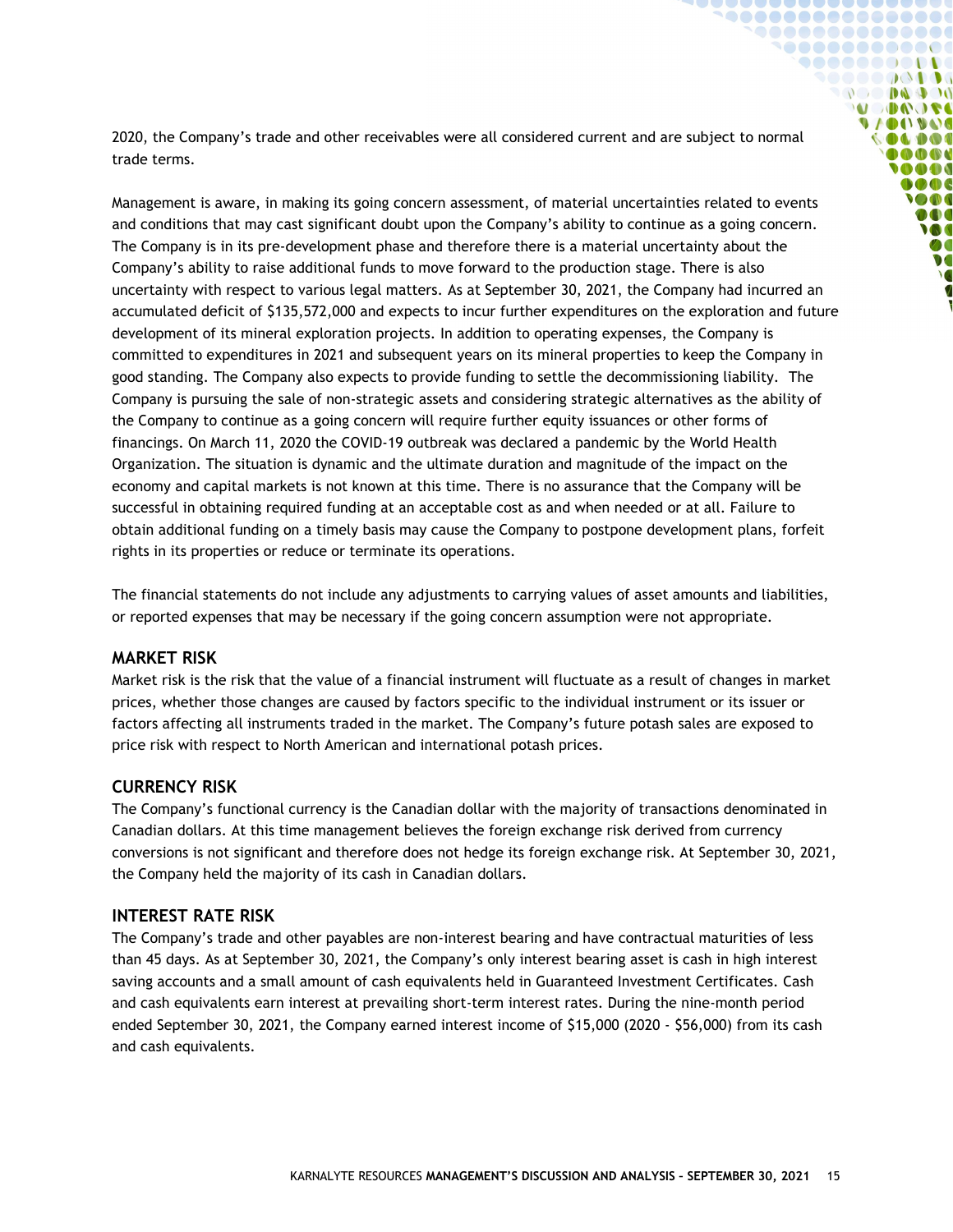### <span id="page-15-0"></span>**INTERNAL CONTROLS**

### <span id="page-15-1"></span>**DISCLOSURE CONTROLS AND PROCEDURES**

The Company has established disclosure controls and procedures for the timely and accurate preparation of financial and other reports. Such disclosure controls and procedures are designed to provide reasonable assurance that material information required to be disclosed is recorded, processed, summarized and reported within the periods specified by applicable securities regulations. In addition, the disclosure controls ensure that information required to be disclosed is accumulated and communicated to the appropriate members of management and properly reflected in the Company's continuous disclosure filings.

**`@@@@@@@@@@@@@@@** 1000000000000  $\bullet \bullet \bullet \bullet \bullet \bullet \bullet \bullet \bullet \bullet \bullet \bullet \bullet$ SOOOOQODOG **OCO DA DO MODAGE VIONVOS** 000000 **DOOD OOO**  $0000$ **SOO** DOO **M** Ø **V** 

As with most small or developing companies and consistent with the concept of reasonable assurance, the Company recognizes that the relative cost of maintaining these disclosure controls and procedures should not exceed their expected benefits. As a result, the Company's disclosure controls and procedures can only provide reasonable assurance, and not absolute assurance, that the objectives of such controls and procedures are met.

The Interim Chief Executive Officer and Interim Chief Financial Officer are responsible for evaluating the disclosure controls and procedures. They have concluded that the design and operation of these disclosure controls and procedures were not effective due to the existence of material weaknesses in the internal controls over financial reporting noted in the following section.

The Company mitigates these weaknesses by using external consultants as appropriate; however, such mitigating procedures do not constitute compensating controls for the purposes of National Instrument 52- 109 Certification of Disclosure in Issuers' Annual and Interim Filings (**"NI 52-109"**).

### <span id="page-15-2"></span>**INTERNAL CONTROLS OVER FINANCIAL REPORTING (ICFR)**

The Interim Chief Executive Officer and Interim Chief Financial Officer of the Company are responsible for designing and ensuring the operating effectiveness of internal controls over financial reporting. They are also responsible for causing the internal controls to be designed and operated effectively under their supervision. They are intended to provide reasonable assurance regarding the reliability of financial reporting and the preparation of financial statements for external purposes in accordance with IFRS. It is management's belief that any control system, no matter how well conceived or operated, can provide only reasonable, but not absolute, assurance that the objectives of the control system are met. An internal control system cannot prevent all errors or fraud.

The Company does not have adequate in-house personnel to properly implement segregation of duties with respect to complex accounting and non-routine transactions that may arise and also to prevent and monitor the potential for management override. It is not deemed economically feasible at this time to have such personnel. The volume of transactions and reporting requirements puts significant strain on the limited accounting personnel such that the Company relies on external experts and assistance to complete these activities on time.

These material weaknesses may increase the risk of material misstatements in the financial statements; the Company mitigates these weaknesses by using external consultants as appropriate; however, such mitigating procedures do not constitute compensating controls for the purposes of NI 52-109.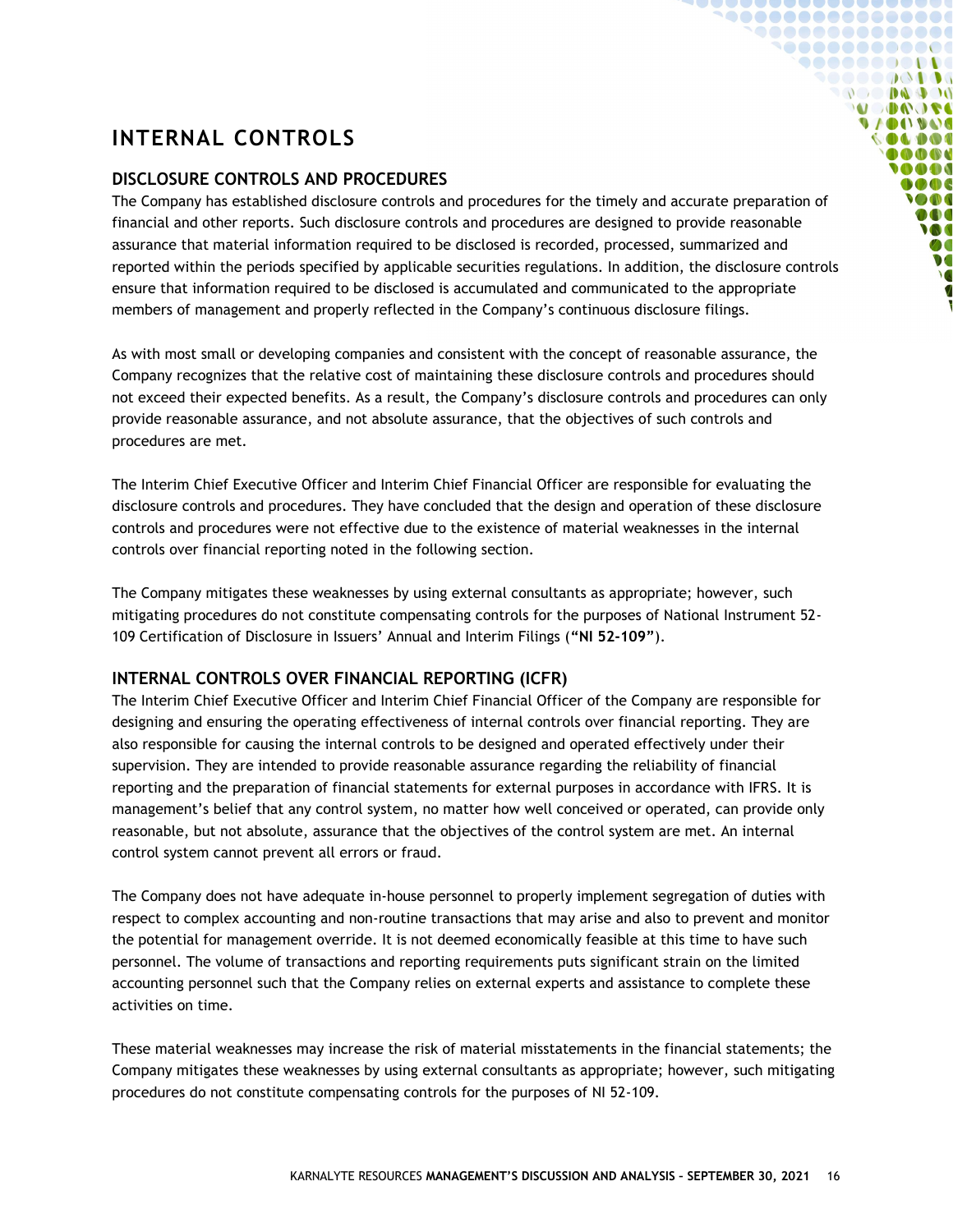### <span id="page-16-0"></span>**OFF BALANCE SHEET ARRANGEMENTS**

The Company has no off balance sheet arrangements at the time of this MD&A.

### <span id="page-16-1"></span>**OUTSTANDING SHARES**

As of the date of this MD&A, the Company has 42,174,847 Common Shares and 660,000 stock options issued and outstanding.

**`@@@@@@@@@@@@@@** 1000000000000 **900000000000** SOOOOQODOG **DO DA DO DO MODADS VACOUVAC** 000000 **DOOD IAAA**  $0000$ **SOO** DOO **M** Ø  $\bullet$ 

### <span id="page-16-2"></span>**FORWARD-LOOKING INFORMATION**

Certain statements in this MD&A may constitute "forward-looking" statements which involve known and unknown risks, uncertainties and other factors which may cause the actual results, performance or achievements of the Company, or industry results, to be materially different from any future results, performance or achievements expressed or implied by such forward-looking statements. Forward-looking information is often, but not always, identified by the use of words such as "anticipate", "believe", "could", "estimate", "expect", "plan", "intend", "forecast", "future", "guidance", "may", "predict", "project", "should", "strategy", "target", "will" or the negative or similar words or phrases suggesting future outcomes or language suggesting an outlook.

Forward-looking statements may include, but are not limited to, management's expectations, intentions, and beliefs concerning: the development and operation of the Potash Project or the Nitrogen Project; future extraction and exploitation of mineral deposits; capital expenditure requirements; future commodity prices; expectations regarding prices and costs; expectations regarding the Company's ability to obtain additional financing necessary to develop the Potash Project or the Nitrogen Project; expectations regarding the production capacity of the Potash Project and the Nitrogen Project; expectations regarding markets for potash in North America and globally; expectations regarding markets for nitrogen fertilizer products; expectations regarding the distinction between standard-grade and high-grade potash; expectations regarding markets for magnesium; the effectiveness of the Company's anticipated solution mining methods; expenditures to be made by the Company to meet certain work commitments; work plans to be conducted by the Company; reclamation and rehabilitation obligation and liabilities; treatment under governmental regulatory regimes with respect to environmental matters; treatment under governmental taxation regimes; impact of foreign governments and regulation on the Company's operations; future development of infrastructure; government regulation of mining operations; dependence on key personnel; and competitive conditions.

Forward-looking statements in this MD&A include statements regarding: the Company's ability to commence and increase production from 625,000 TPY, to 1.375 million TPY, and thereafter to 2.125 million TPY of potash; the production of potash, nitrogen fertilizer products, or magnesium; the costs related to the operation of the plant and facilities will be consistent with other solution mining operations subject to differences in the Company's mineral body and processing; the implementation and ongoing use of solution mining process; further seismic exploration and drilling; global fertilizer demand and consumption; capital expenditure and operational expenditure estimates; anticipated results of development and extraction activities and estimated future developments; the Company's ability to produce sufficient potash to meet its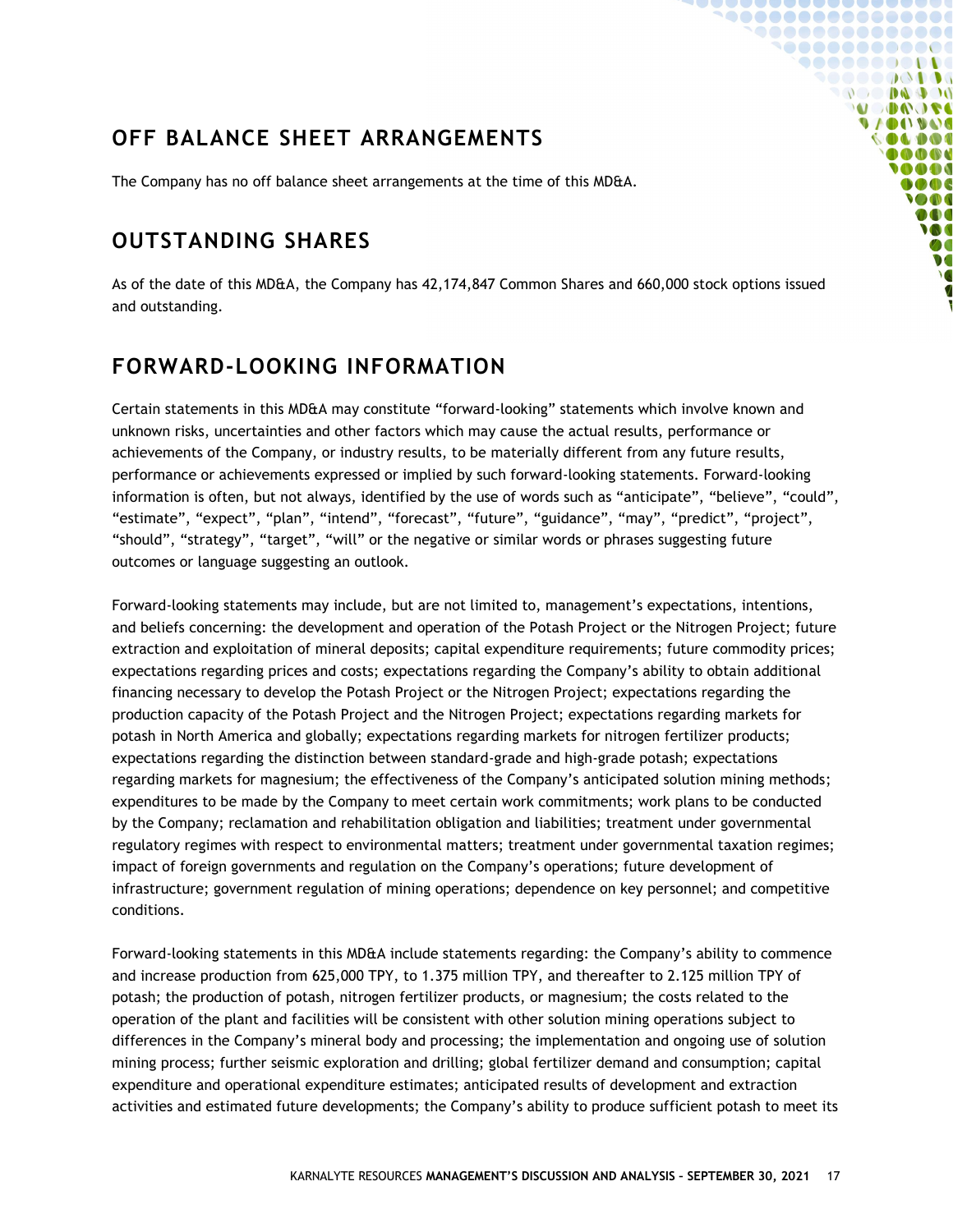obligations under the Offtake Agreement; the Company's ability to obtain additional financing on satisfactory terms; the market prices for potash, nitrogen fertilizer products, and magnesium; the Company's ability to pump the waste underground to eliminate surface salt tail piles; the Company's ability to economically extract and process mineralized material into potash; and the improvements that the Company has developed for the solution mining process are as effective as expected by the Company.

**`@@@@@@@@@@@@@@@** 1000000000000  $\bullet \bullet \bullet \bullet \bullet \bullet \bullet \bullet \bullet \bullet \bullet \bullet \bullet$ **DO DA DO DO MODADS SAGONAIO** 000000  $00000$ **SOOO MOOC YOOO** 000 **IO** DO  $\bullet$ 

Such forward-looking statements are based on a number of material factors and assumptions, including: the stabilization of the global potash industry and market; the Company obtains additional financing in the future; the Company executes its project development plans in a manner consistent with the Company's technical report filed on July 15, 2016 (the "**2016 Technical Report**"); the Company executes its discounted cash flow model assumptions as described in the 2016 Technical Report; estimates of mineral resources and mineral reserves in the 2016 Technical Report are accurate; full potash production is reached; that the Company continues to have rights to the property subject to subsurface mineral leases KL 246, KL 247A and KLSA 010, and such rights are not challenged or impacted in any material manner; that the Company is able to obtain required approvals, licences and permits, in a timely manner; the Company is able to successfully develop and market nitrogen fertilizer products; the Company is able to successfully develop and market magnesium products; the Company's key senior management continue in their respective roles with the Company; the Company's intellectual property is not challenged; the Company does not become subject to litigation; the Company's ability to meet its obligations under the Offtake Agreement; environmental and other applicable law and other regulations are not amended, repealed or applied in a manner that impacts the development and operation of the Potash Project or the Nitrogen Project as currently anticipated; there are no adverse changes to the price of potash, nitrogen fertilizer products, or magnesium that would adversely affect the prospects for developing and operating the Potash Project or the Nitrogen Project, or making it inadvisable or uneconomic to proceed with development; the future mining operations operate as anticipated; the Company's ability to maintain and develop positive relationships with foreign governments and future business partners; the Company is able to develop and maintain the infrastructure required to export, store and transport its potash, nitrogen fertilizers, or magnesium production; there are no comparable mining companies targeting carnallite in North America; and the continued existence and operation of the primary potash production facility.

Forward-looking statements involve significant risks and uncertainties, should not be read as guarantees of future performance or results, and will not necessarily be accurate indications of whether or not such results will be achieved. A number of factors could cause actual results to differ materially from the results discussed in the forward-looking statements, including, but not limited to, the factors discussed under "Financial Risk Factors" elsewhere in this MD&A and the following factors, which are discussed in greater detail under the "Risk Factors" section of the Annual Information Form: exploration, development and operation risks related to the Potash Project and the Nitrogen Project; the ability to secure adequate financing to implement the Company's strategic and development objectives; the ability to maintain adequate capital to meet the Company's financial commitments; the successful execution of the Company's project plans; the uncertainty regarding the estimation of mineral resources and mineral reserves in the 2016 Technical Report; the lack of current revenues and uncertainty about future revenues; the risks associated with the limited operating history of the Company; the lack of developed markets for the Company's magnesium products; the unproven nature of solution mining of carnallite in Saskatchewan; no assurance of titles, leases, or maintenance of existing permits; permit and licensing requirements related to exploration and development activities; the Company's ability to satisfy its material agreements, including